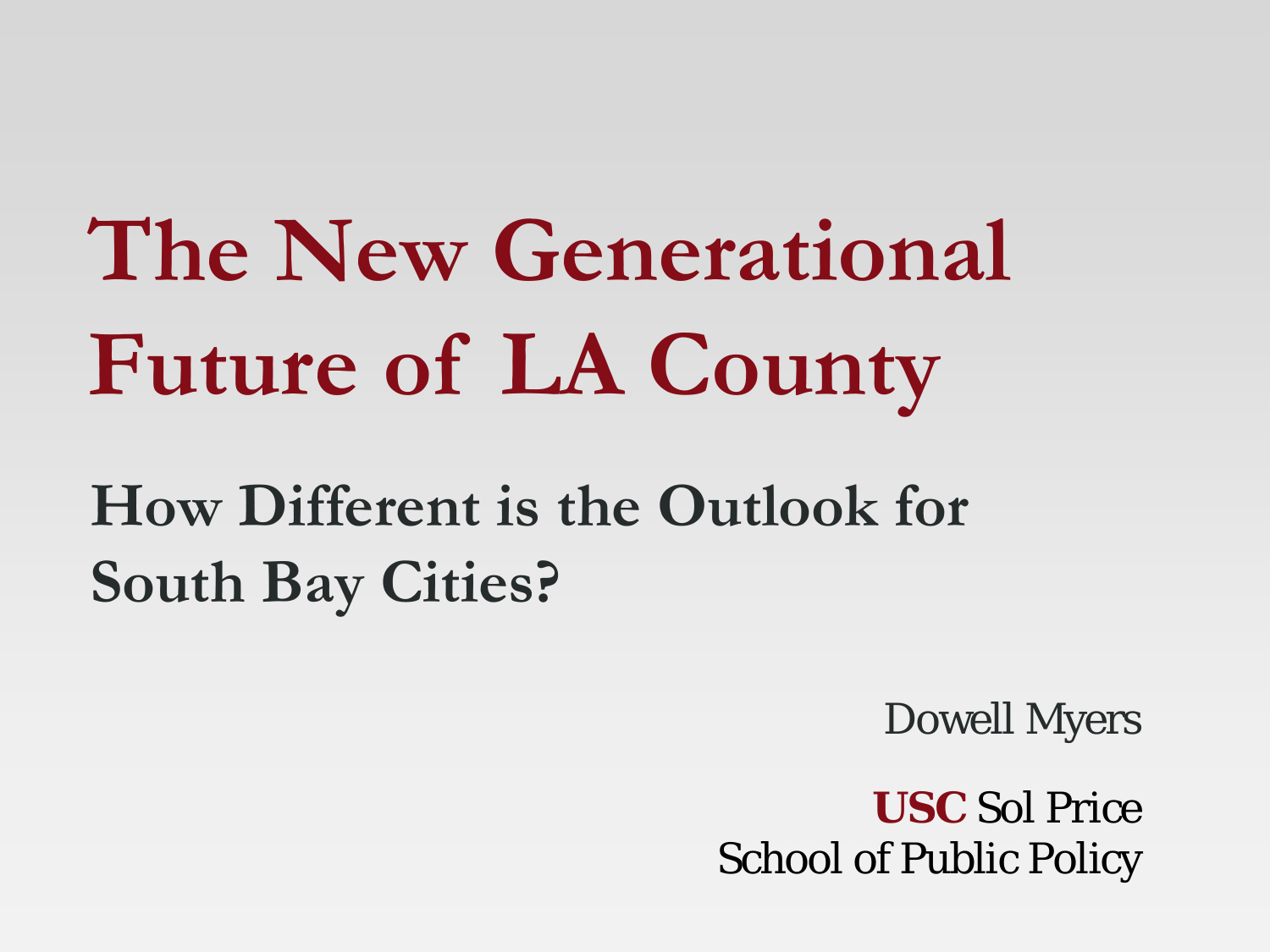#### **Revolutionary Changes**

**Continued Slow Population Growth**

**Immigration Turnaround: Foreign Born Peaked or Declining**

**Generation Transformation:** 

**Declining Number of Children A Soaring Senior Ratio**

**Homegrown Revolution: New Importance of Investing in Children**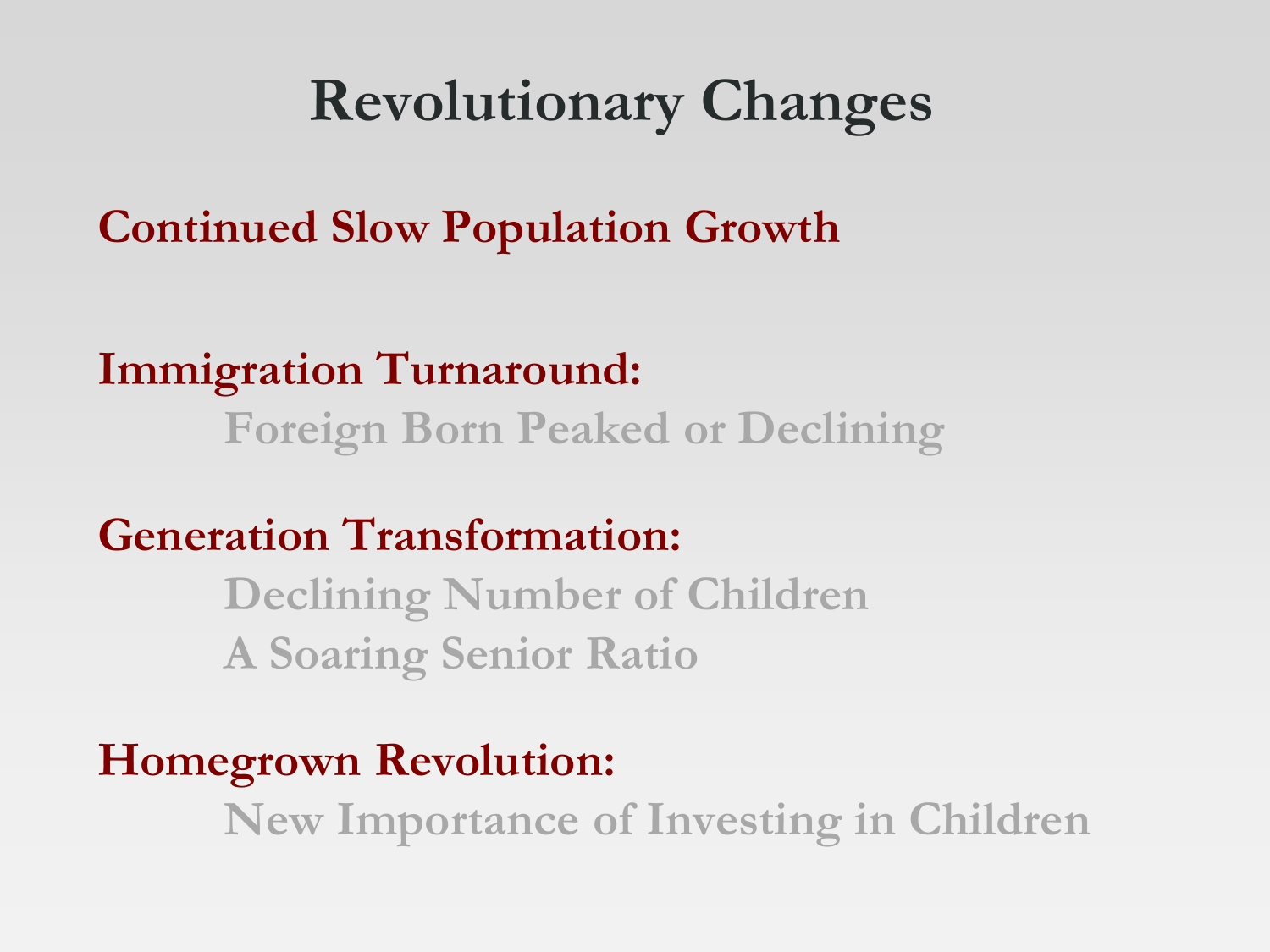#### **Demographic Assumptions**

## are Core to Public Beliefs about Taxation and Broader California Policy Narratives

## **Are the Old Trends Still an Accurate Guide for the Future?**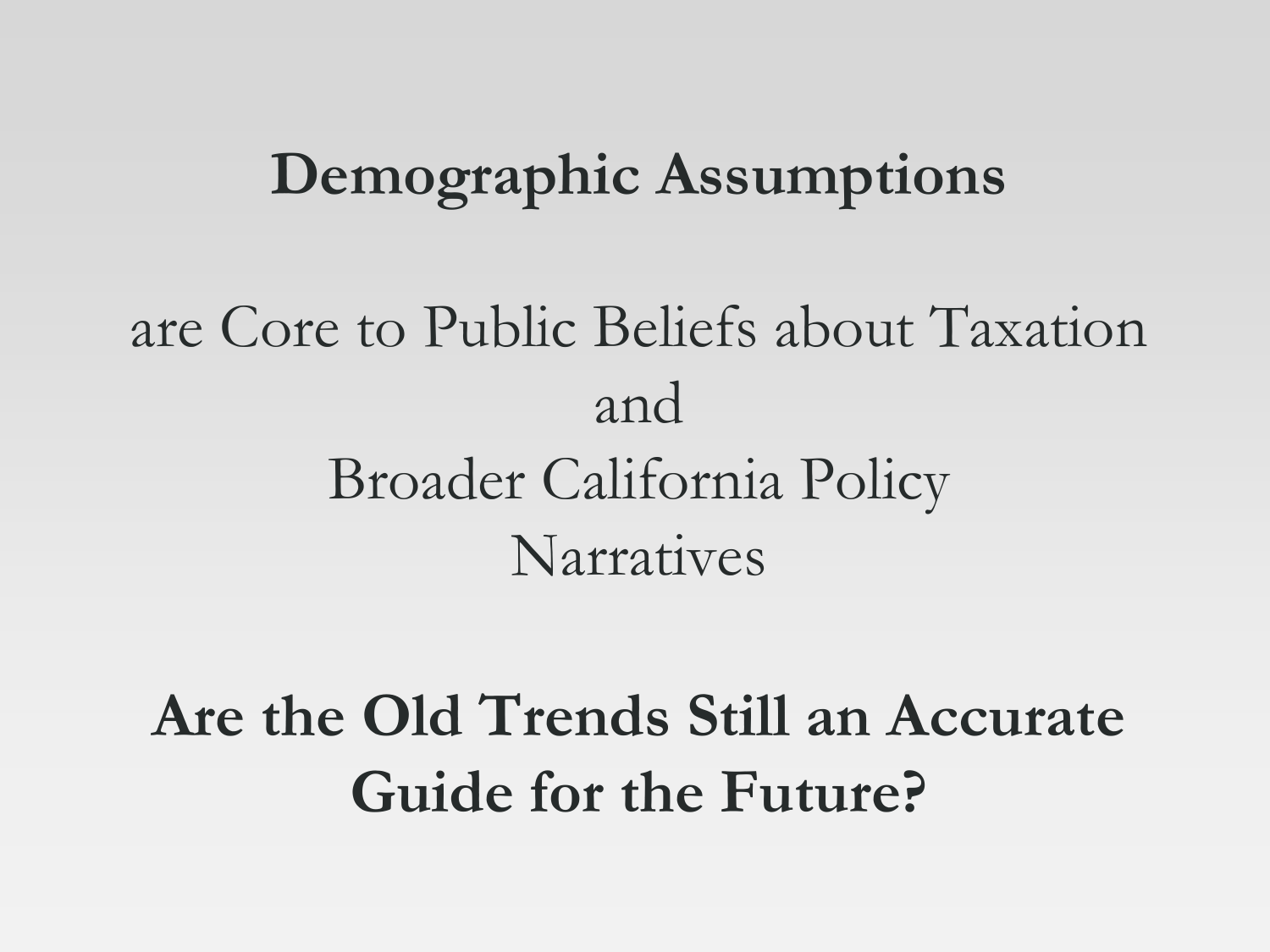## **Reversal of Outlooks**

Growth booming out Slow steady increase of control

*1990 Outlook* 2010 and beyond

Accelerated immigration Diminished immigration, even during good economy

High fertility, too many kids Reduced fertility, and a shortage of children

Growth coming from outside: Growth from native foreign lands and other states Californians: homegrown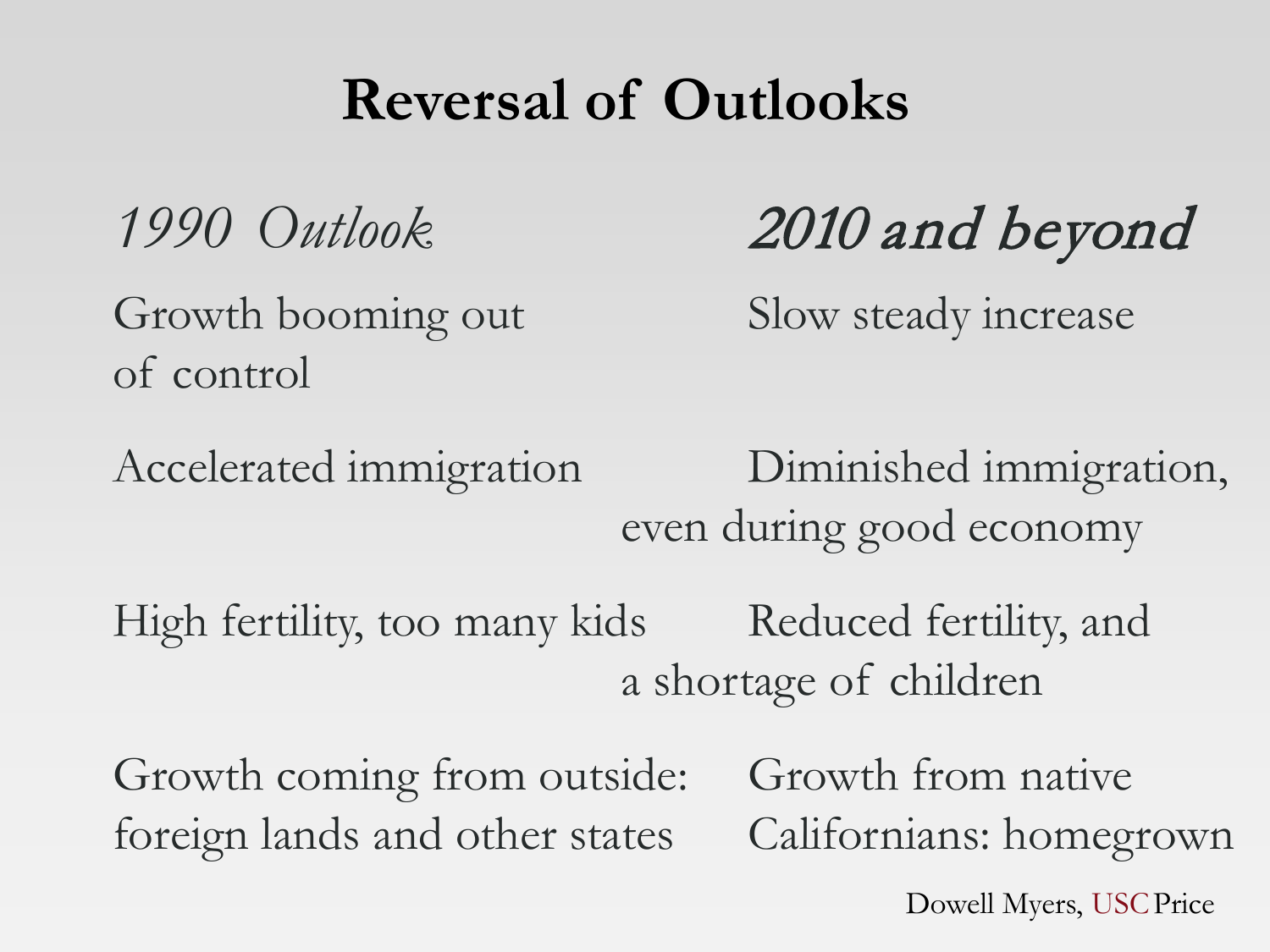Continuing Low Population Growth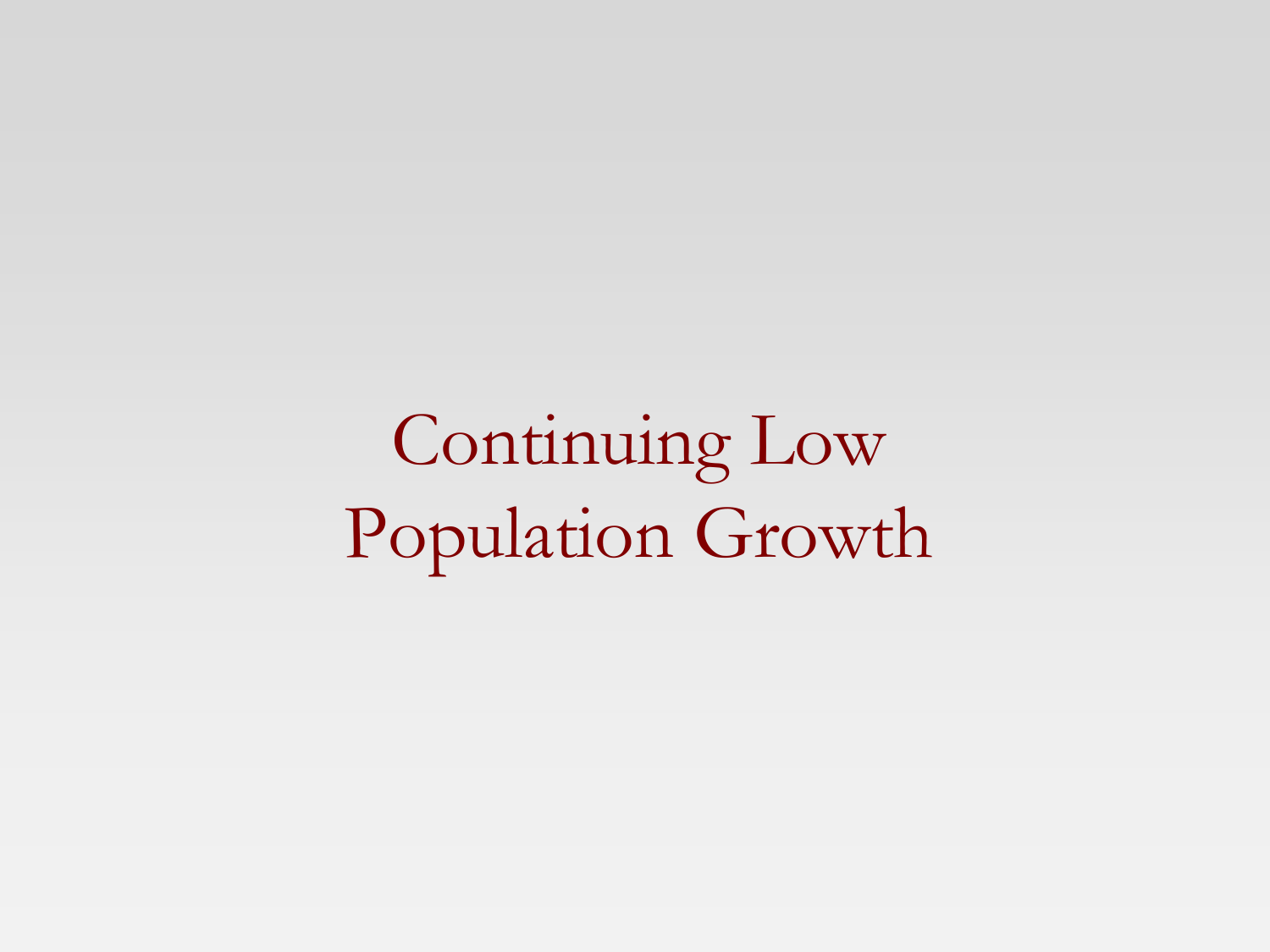#### **Observed and Expected Population Growth** In Los Angeles Each Decade from 1950-2050

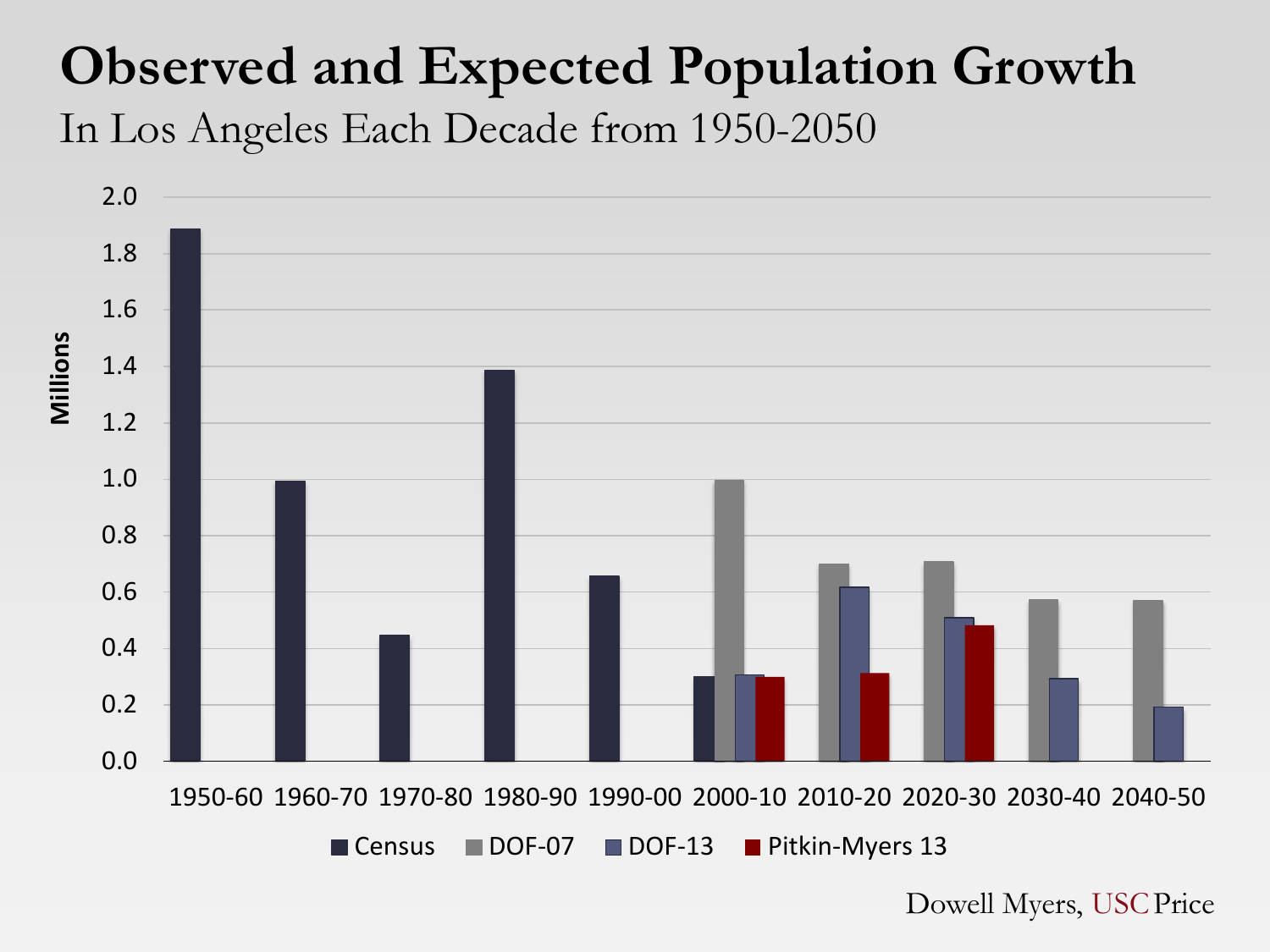#### **Total Population of Los Angeles County** How Much Will Growth Resurge?

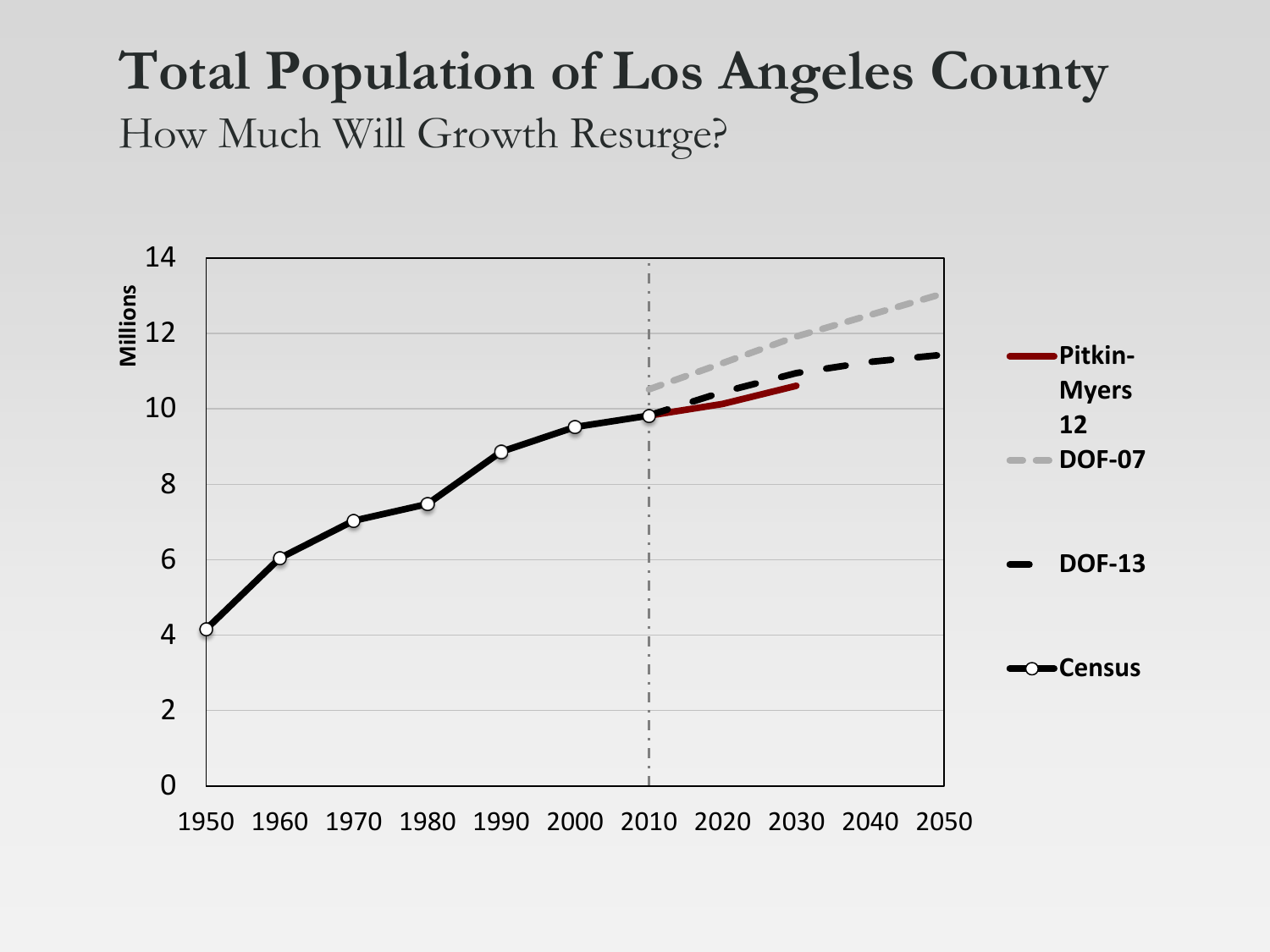What Year Does LA County Reach 12 Million Population?

• Old Expectation  $= 2030$ 

• New Outlook  $=$  after 2060

Source: California Department of Finance, 2007 and 2014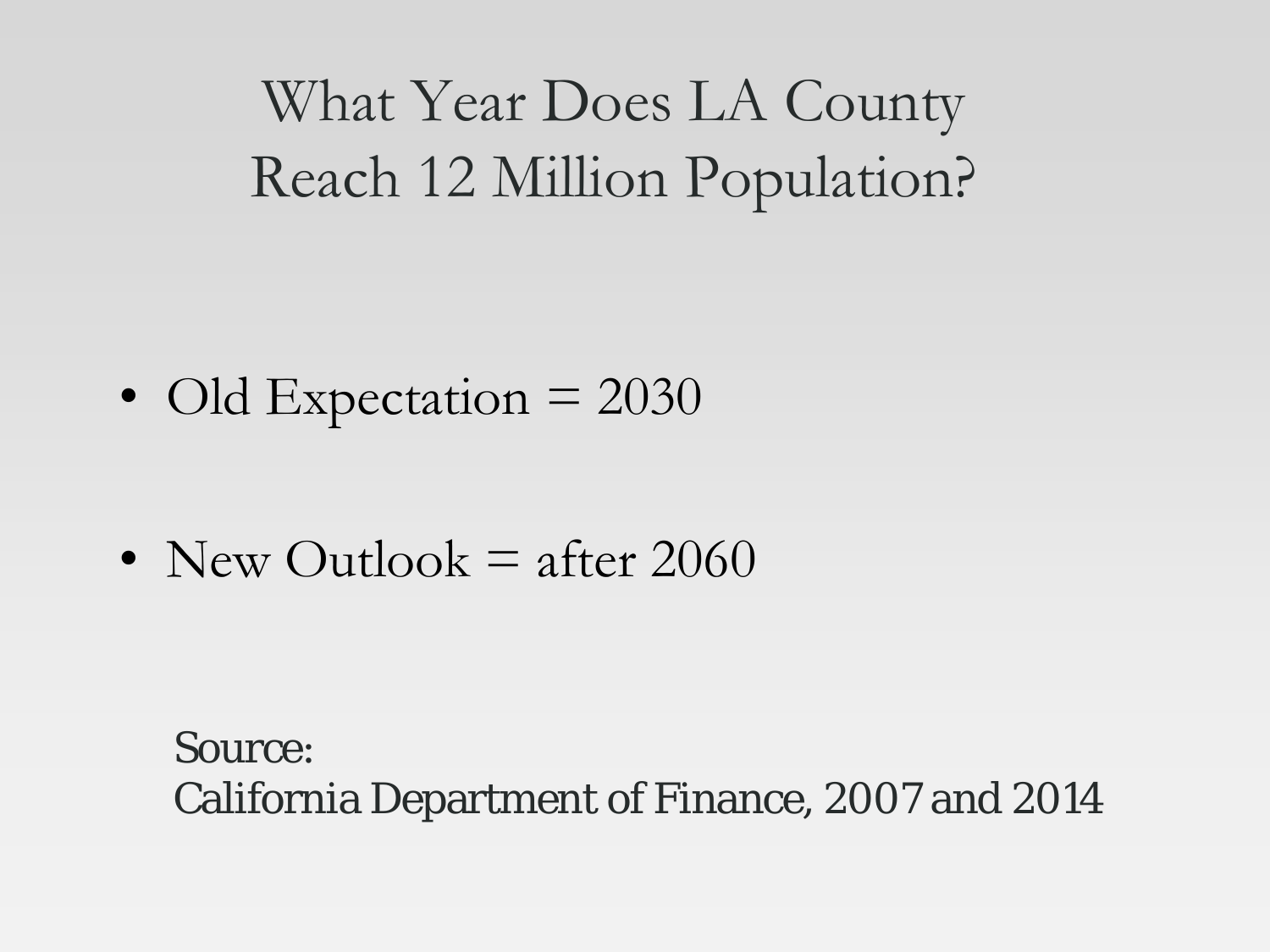

**Racial Composition Over the Decades**

Dowell Myers, USCPrice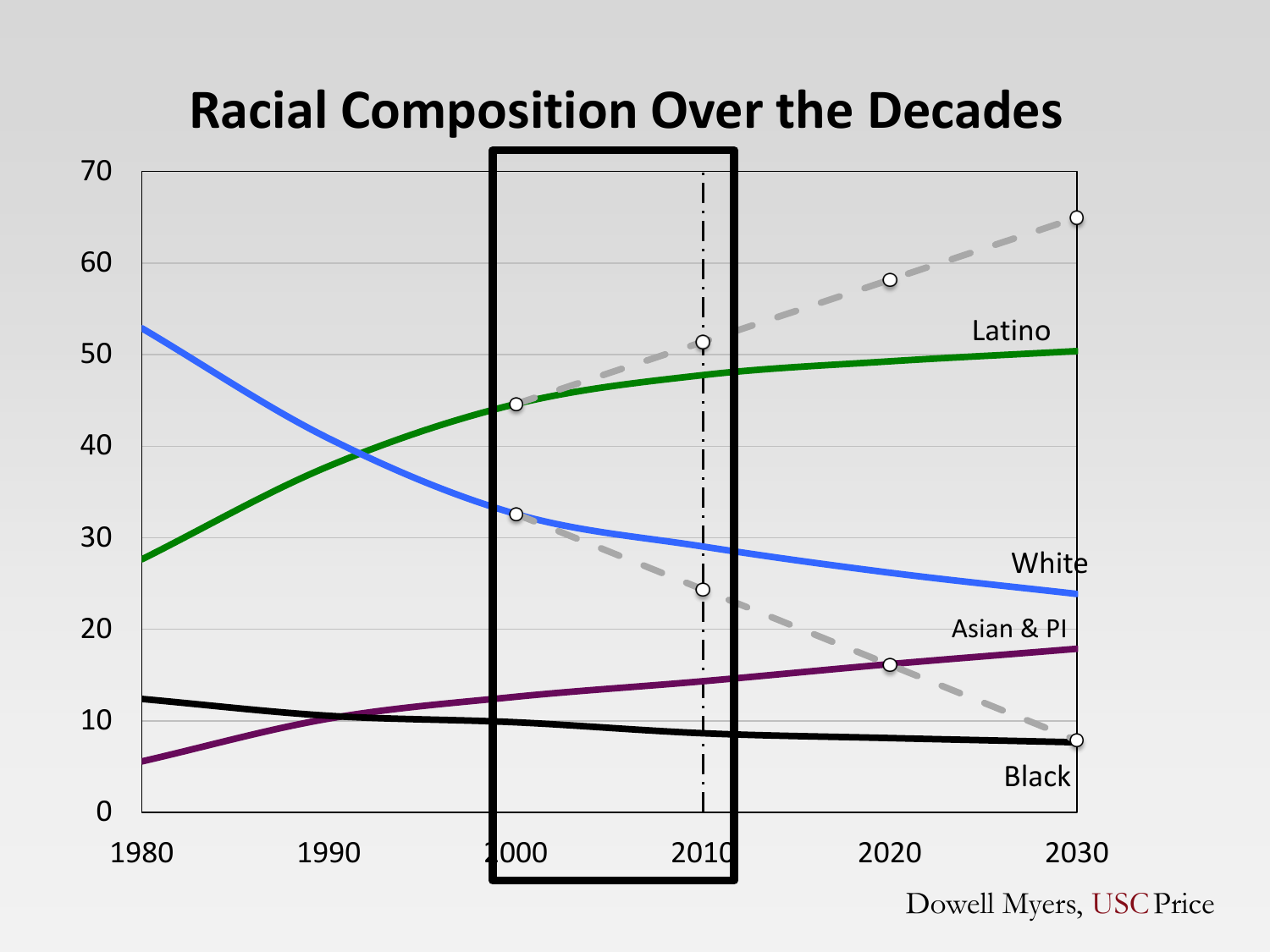## Changes in Ethnic Shares of City Population



Source: Census Bureau, 2000 and 2010 Dowell Myers, USC Price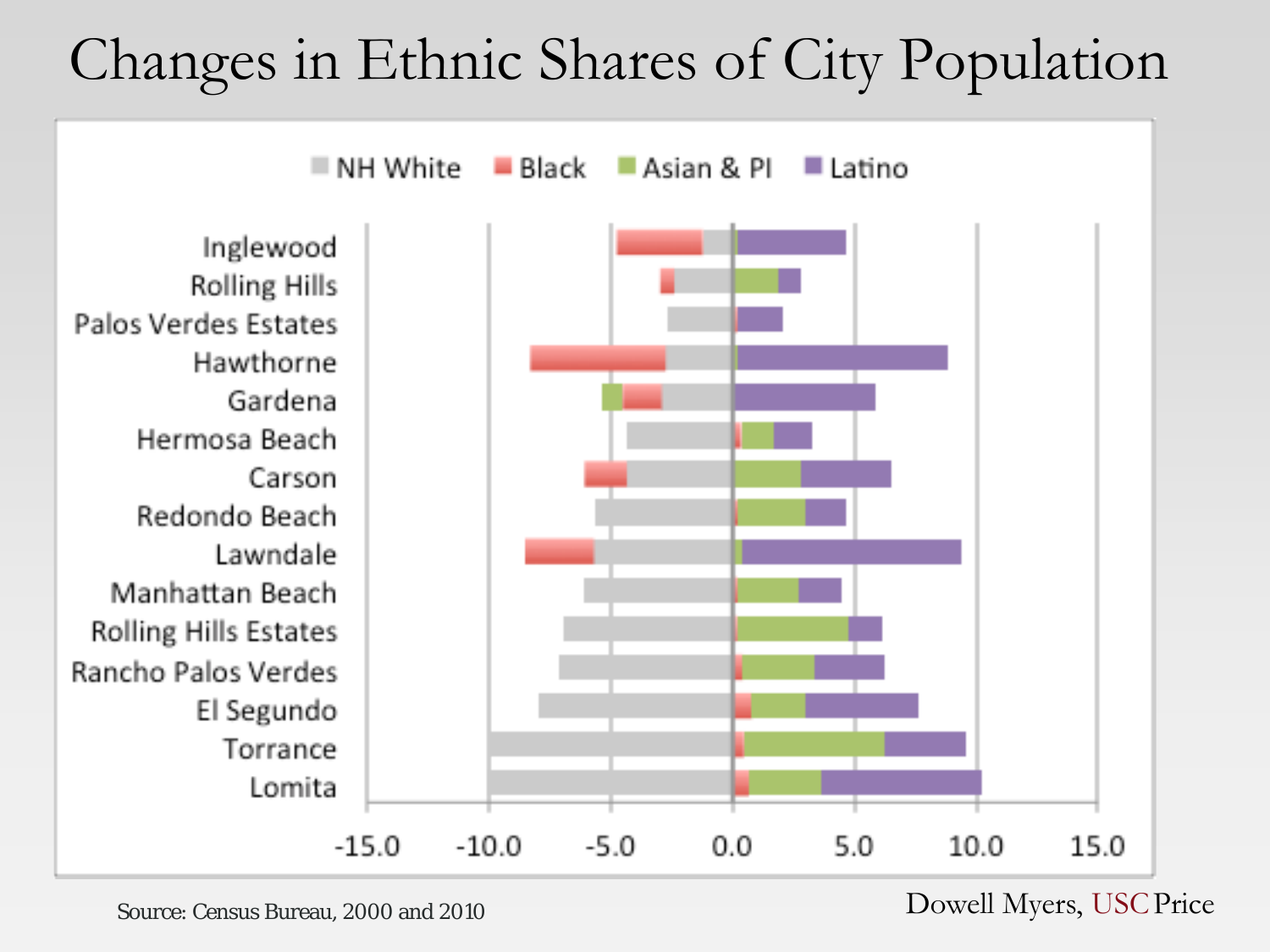# **Immigration Turnaround**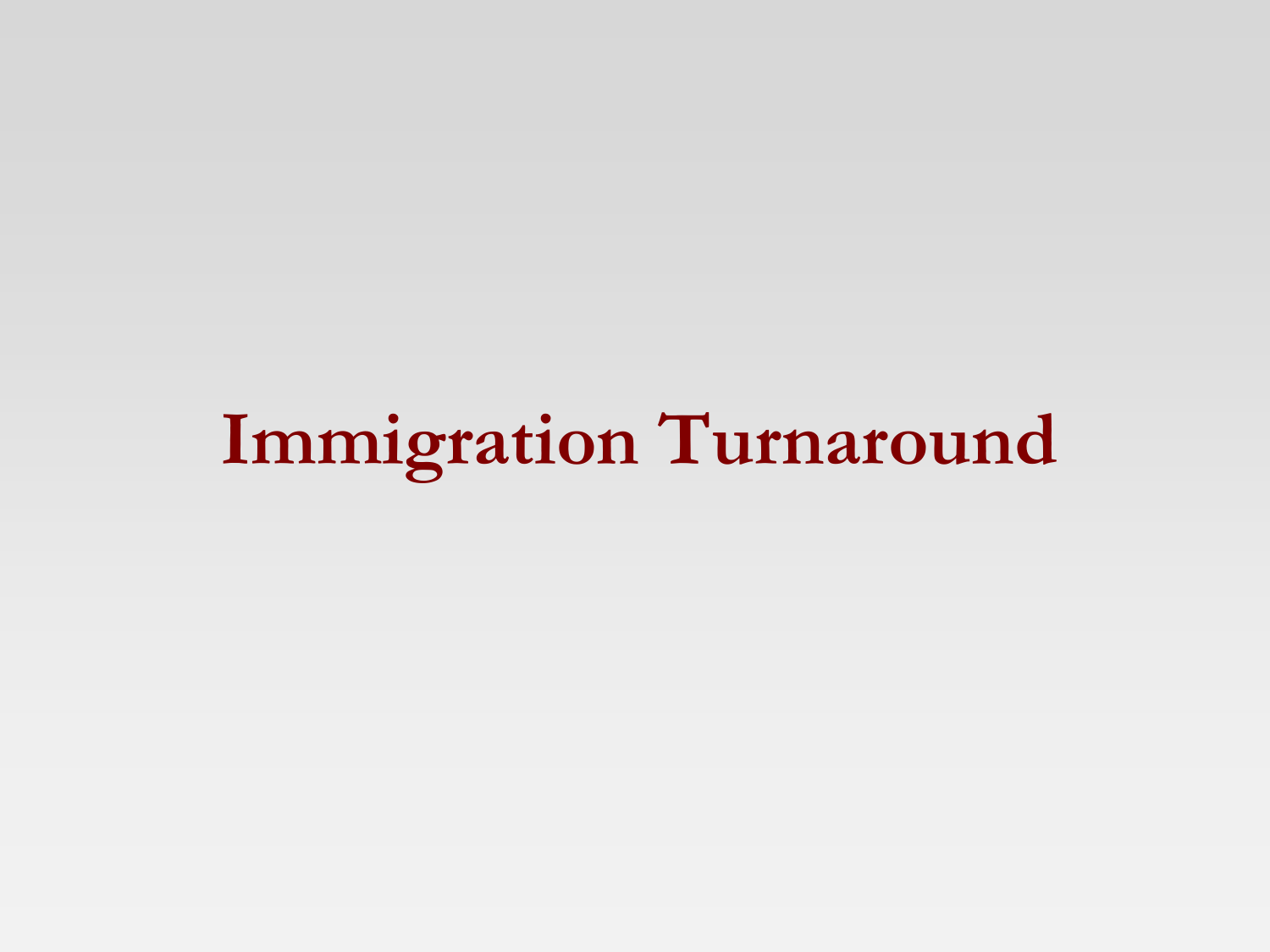## **Annual Immigrant Arrivals**

Percentage Change in Net Flow Since 1970



*Source: U.S. Census 1970, 1980, 1990, 2000; American Community Survey 2006, 2008* Dowell Myers, USCPrice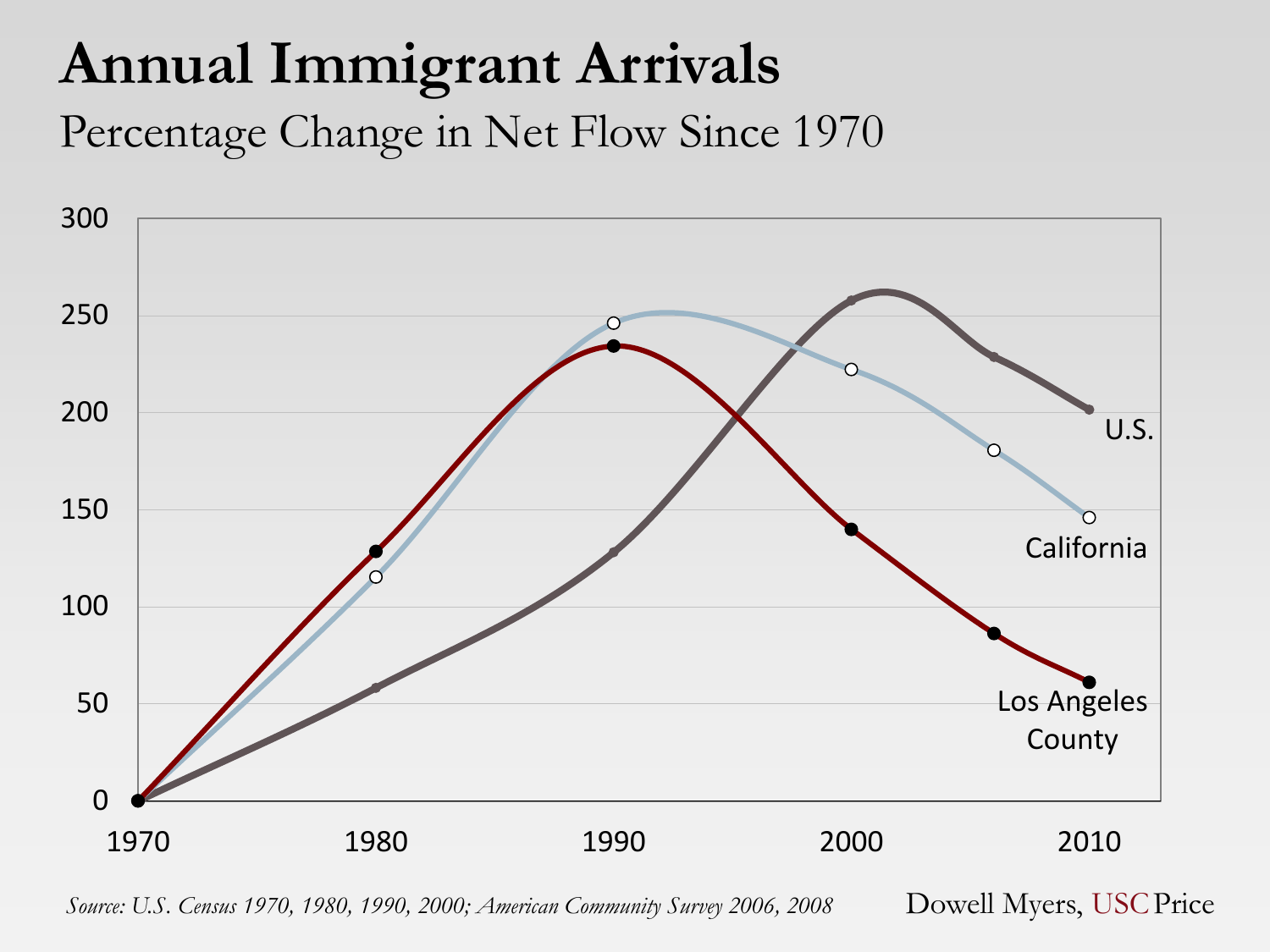#### **Foreign Born Share of The Population** Leveling Off

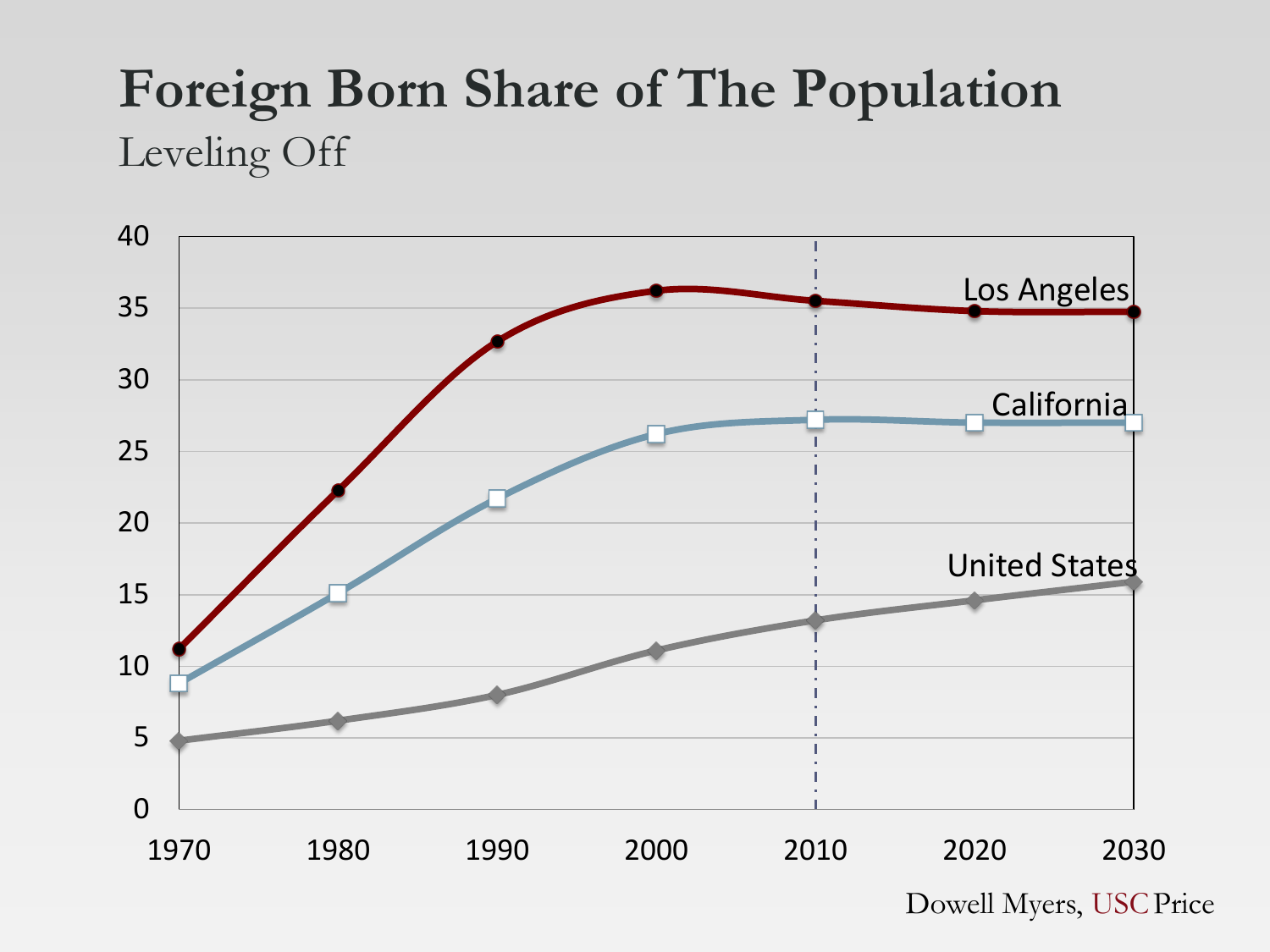## Foreign Born Share of City Population



Source: Census Bureau, 2000 and 2010 Dowell Myers, USC Price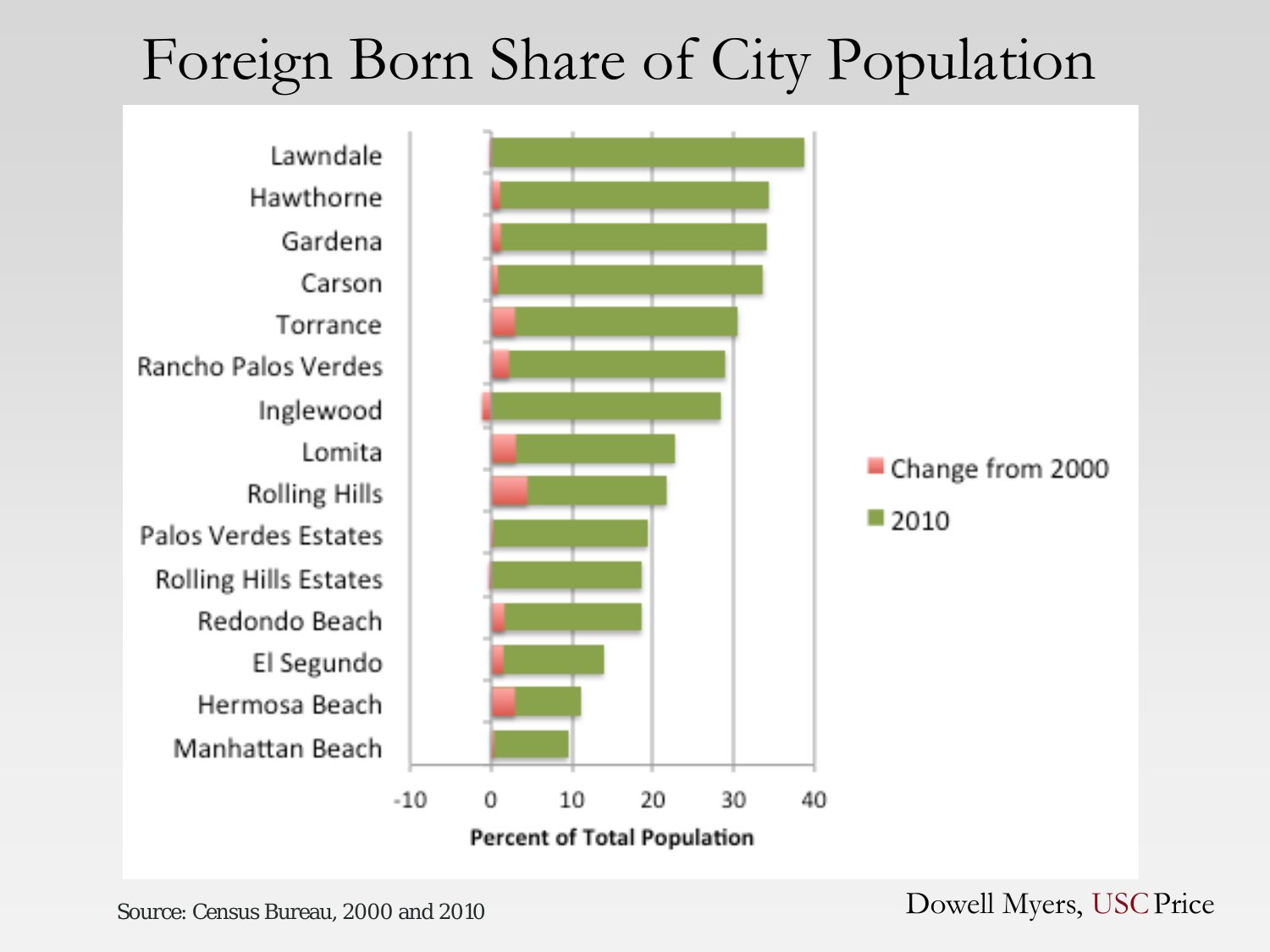#### **Longer Settled Immigrant Share Rises**

Foreign Born Share of All LA Residents

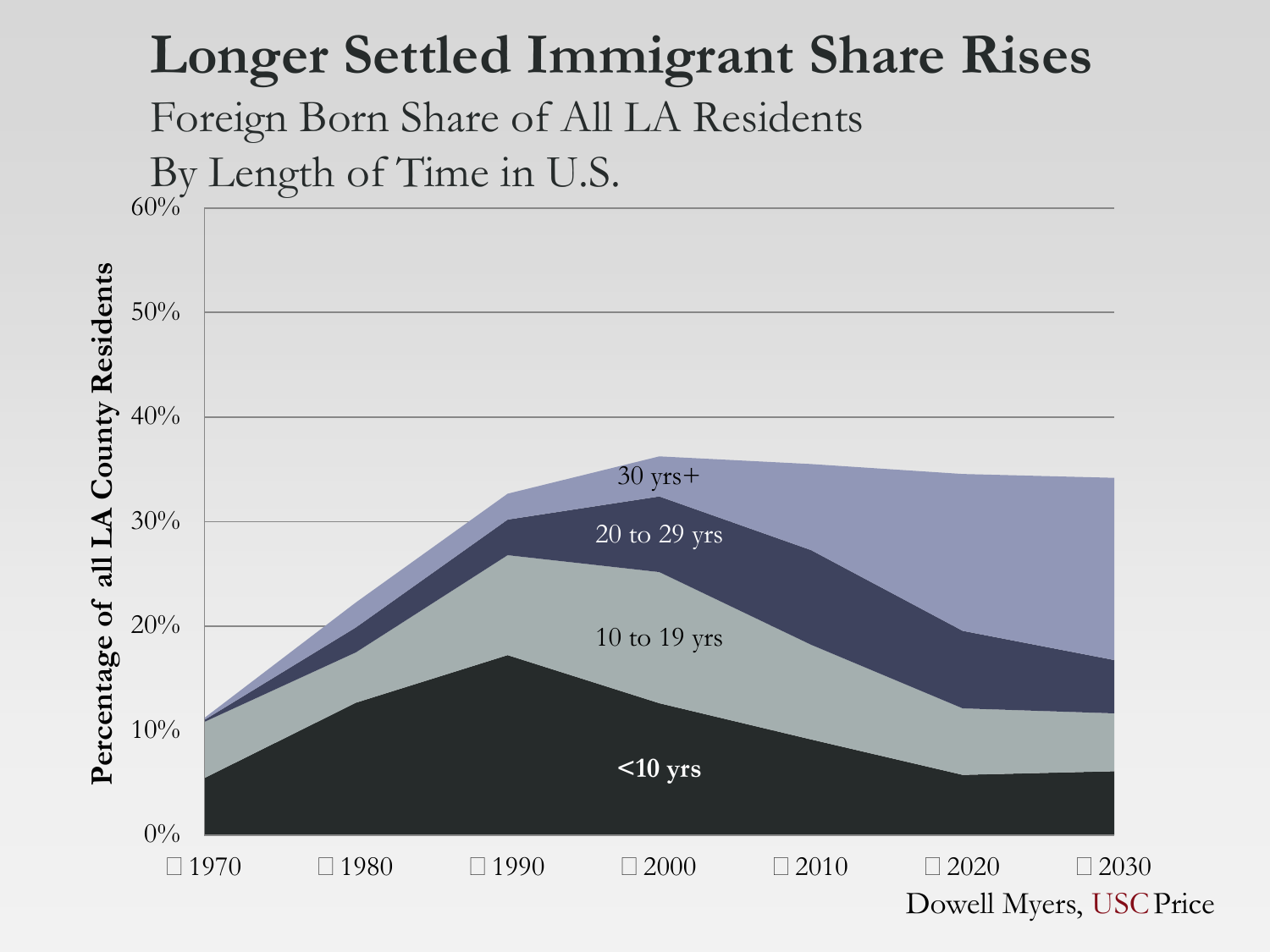## **Reversal of Outlooks**

# *1990 Outlook* 2010 and beyond

Accelerated immigration Diminished immigration, even during good economy

Most immigrants are recent Most are long-settled arrivals immigrants & older

and assumed unlimited and stable for the future

Immigrant share soaring Immigrant share constant

## A revolution in outlook on immigration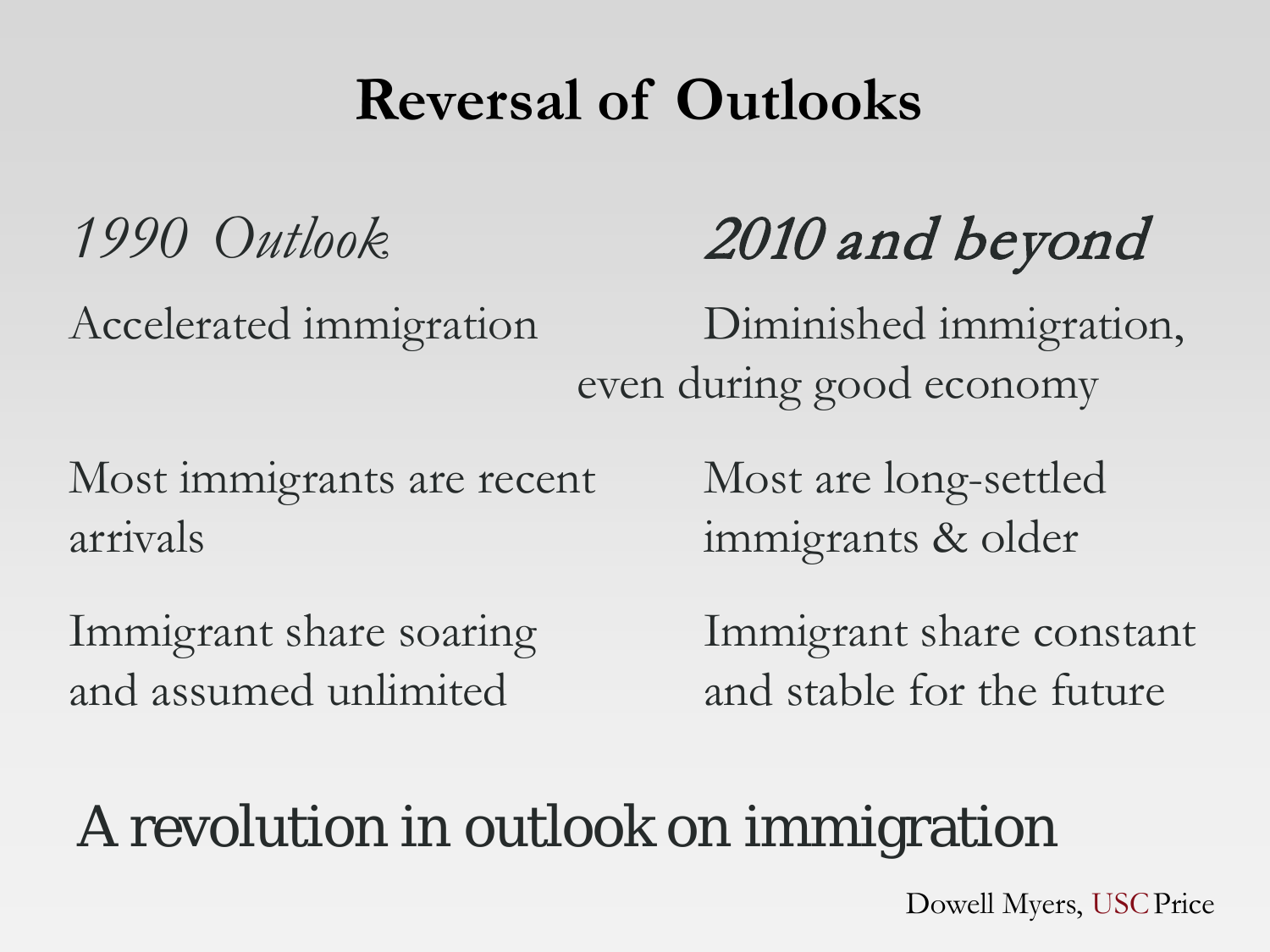# **Generation Transformation**

Declining Numbers of Children Surging Numbers of Retirees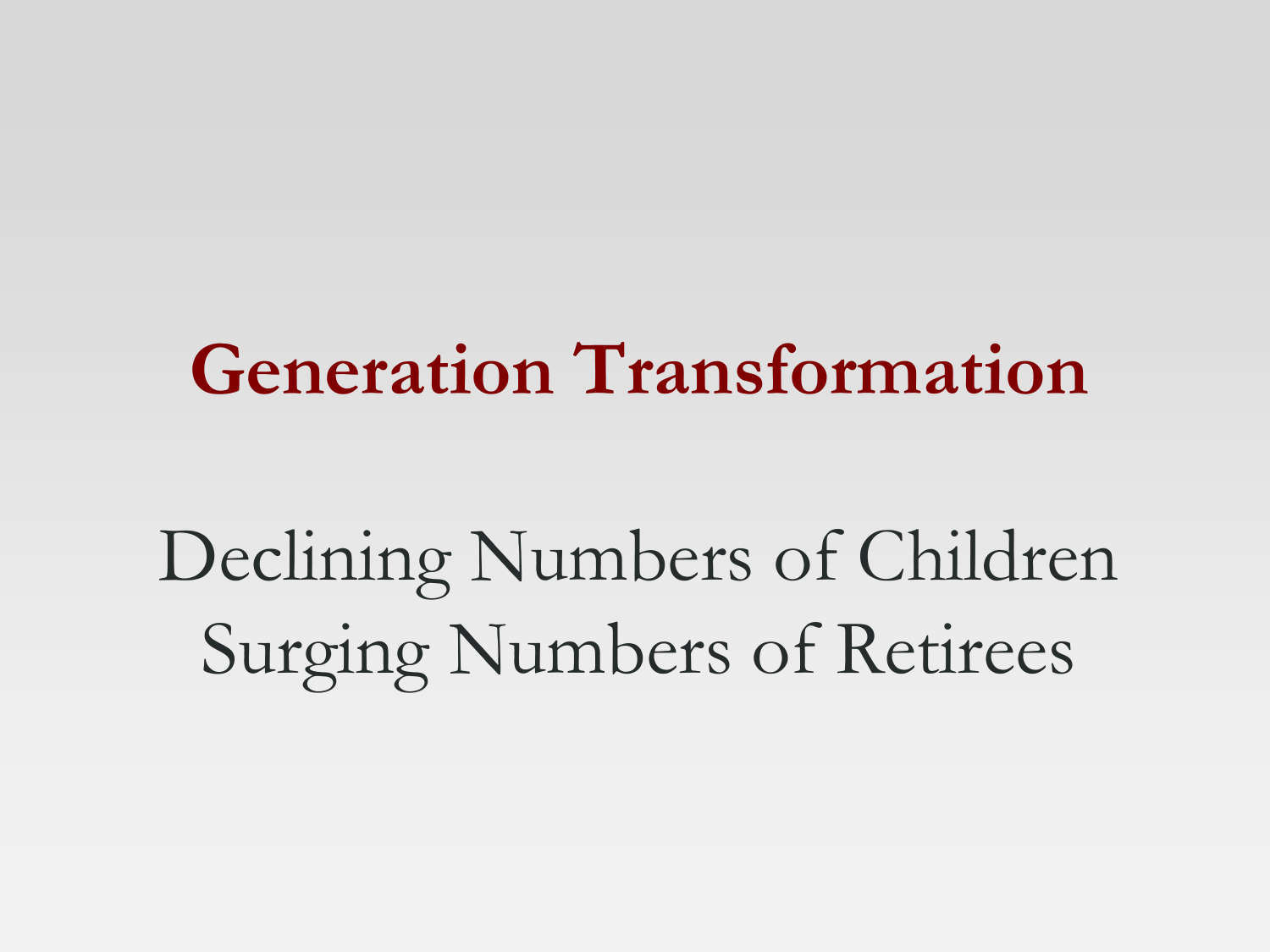#### **Annual Births**

No longer on an Upswing after 1990

**Los Angeles California** booodd boopoooo Boordened n978<br>1986<br>1990<br>1994<br>1998<br>1902 1974 1978 1982 1986 1994 1998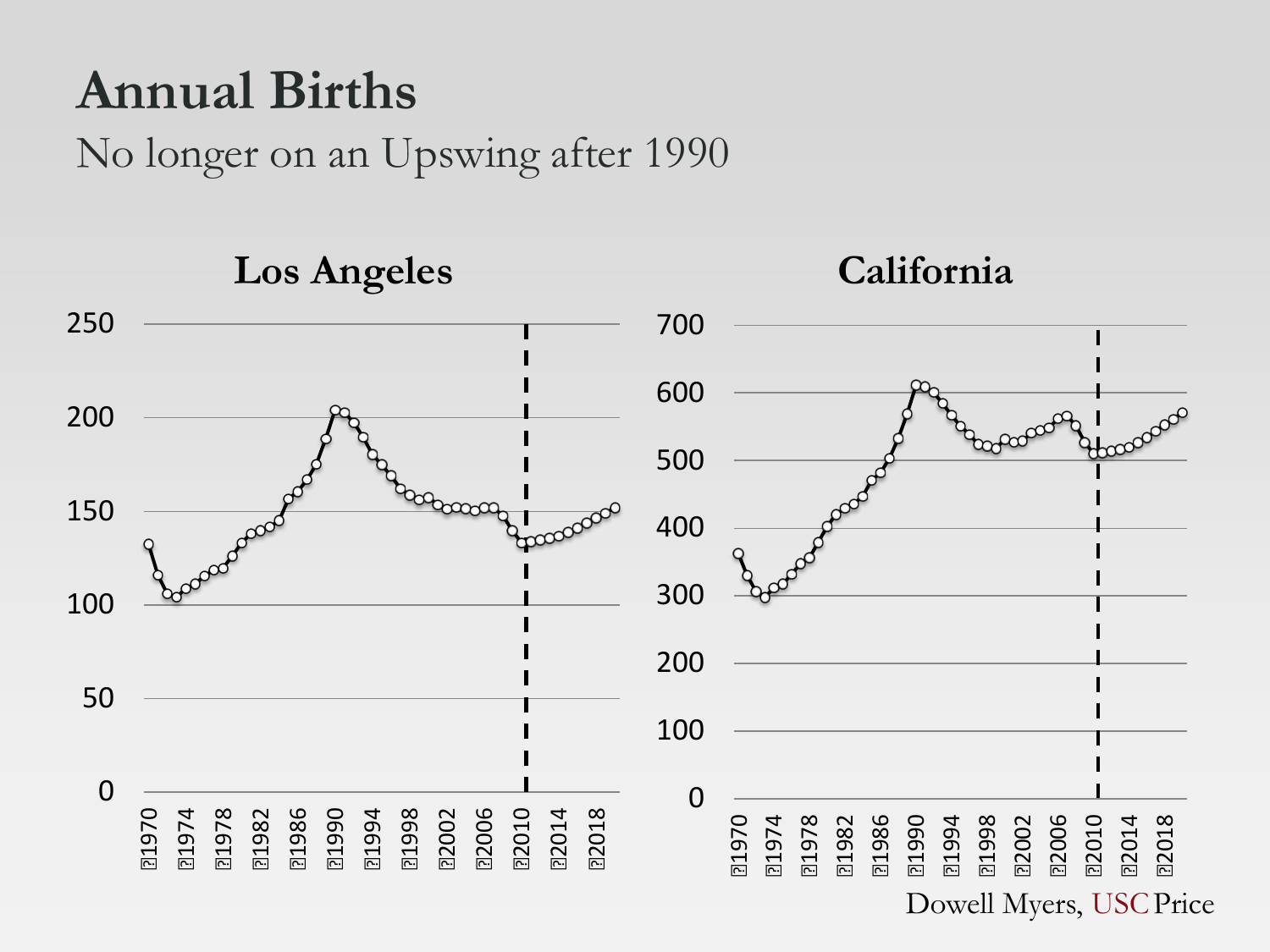## Percentage Loss/Gain of Children Under 10



Source: Census Bureau, 2000 and 2010 Dowell Myers, USC Price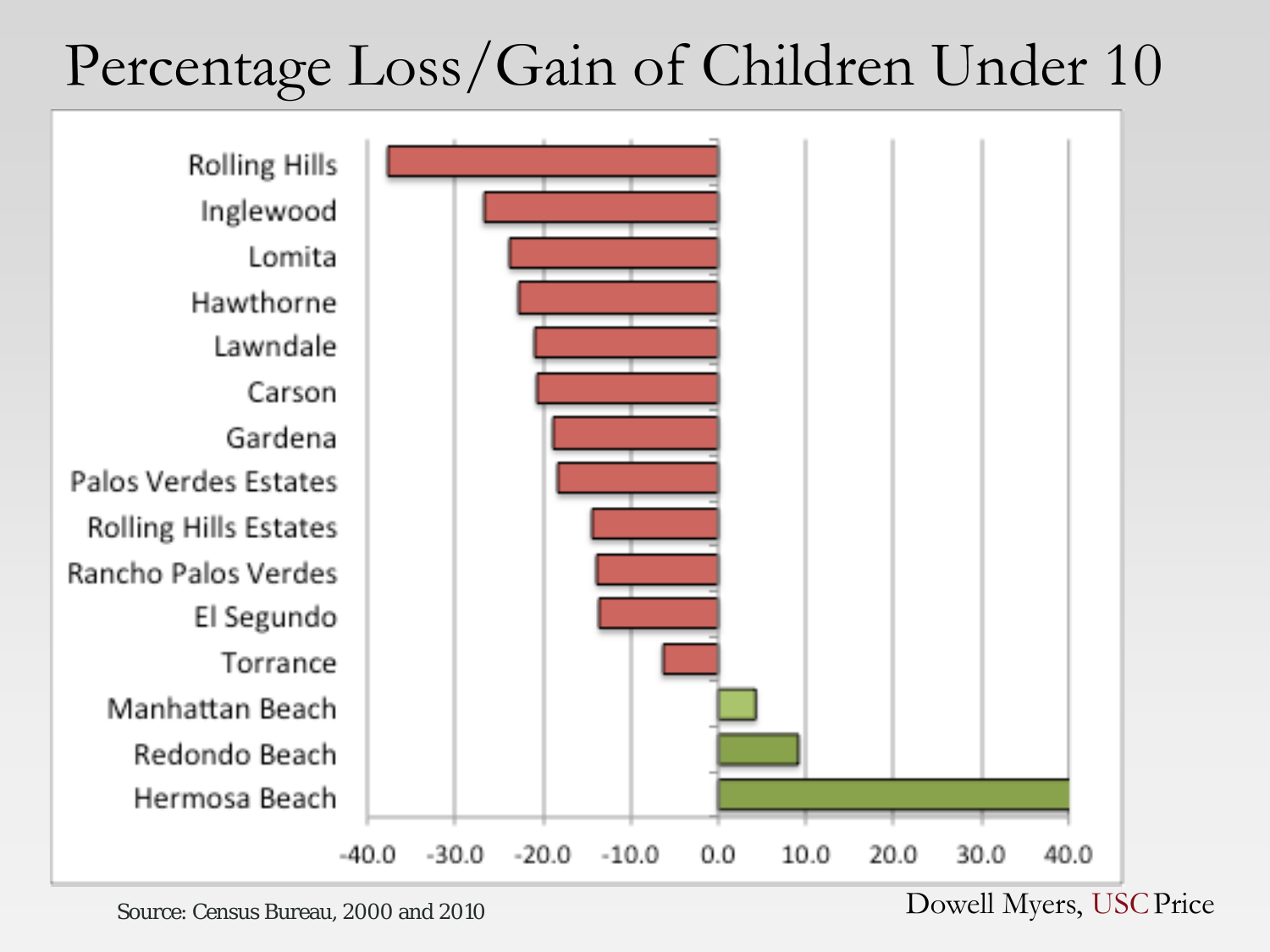## **Share of LA County Population Comprised of Children**

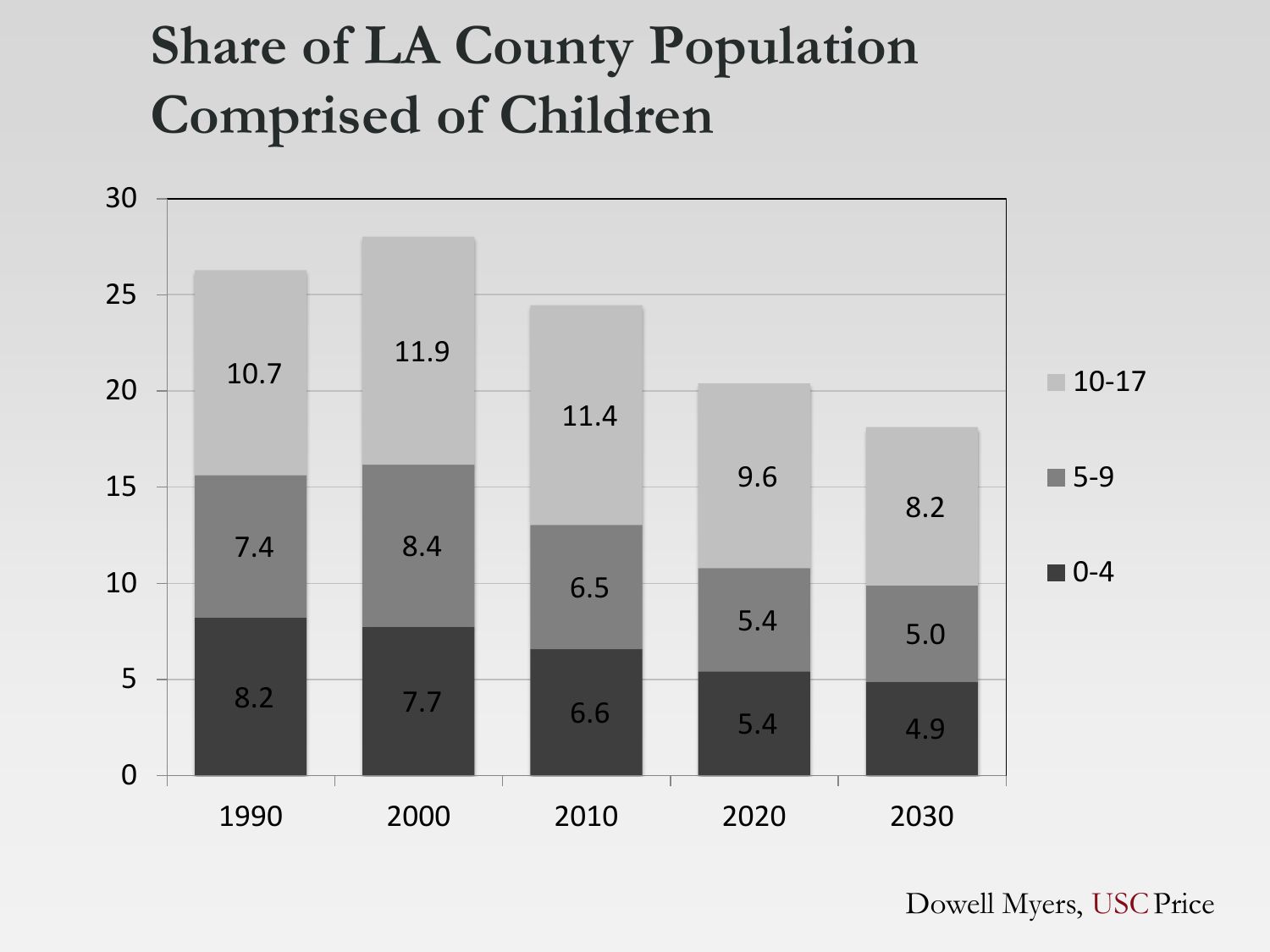#### **Growth by Age in LA County: Then and Now**

**1990-2010**



Source: Census Bureau; CA DOF 2014 Forecast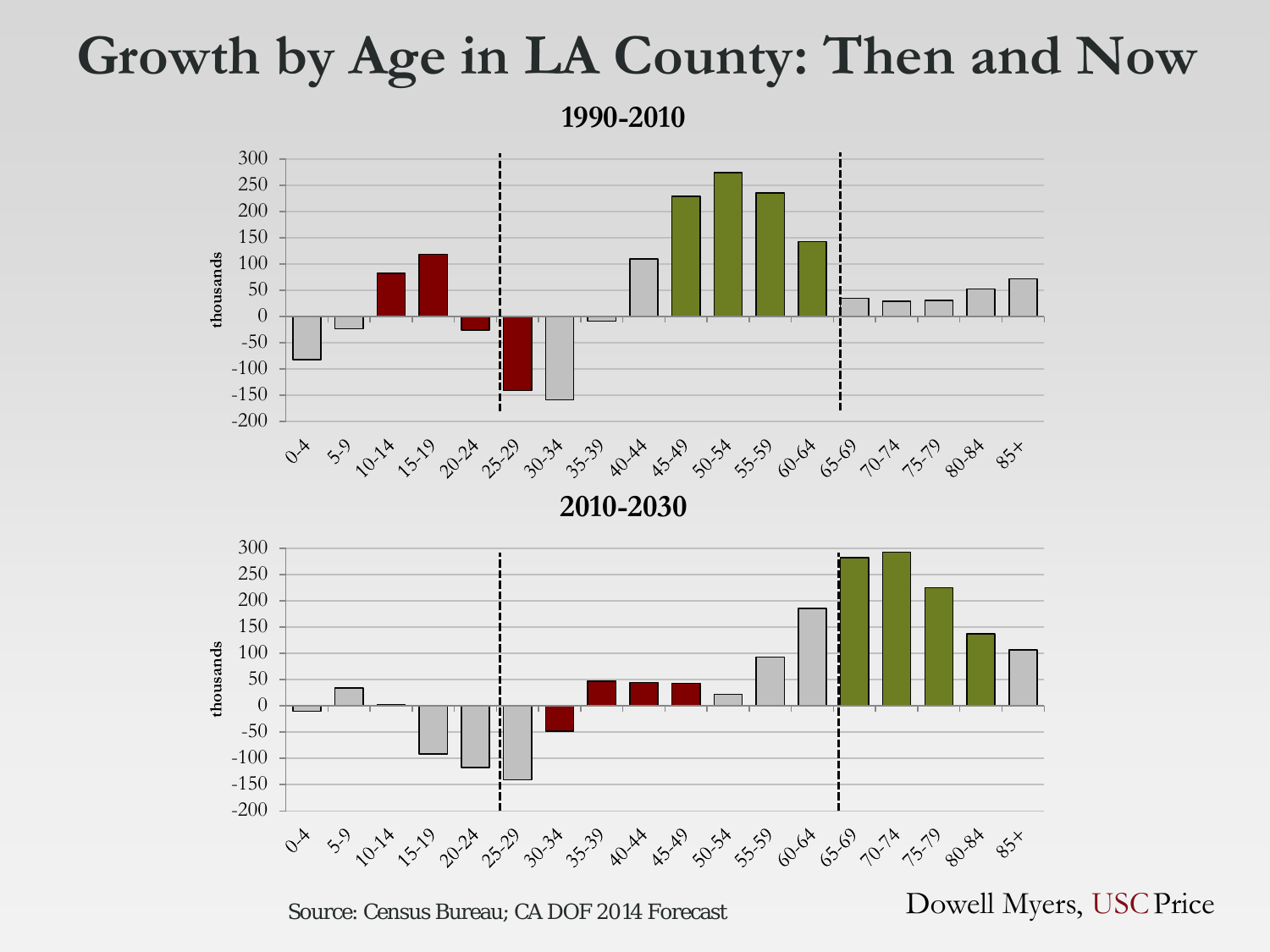#### Senior Ratio Soars

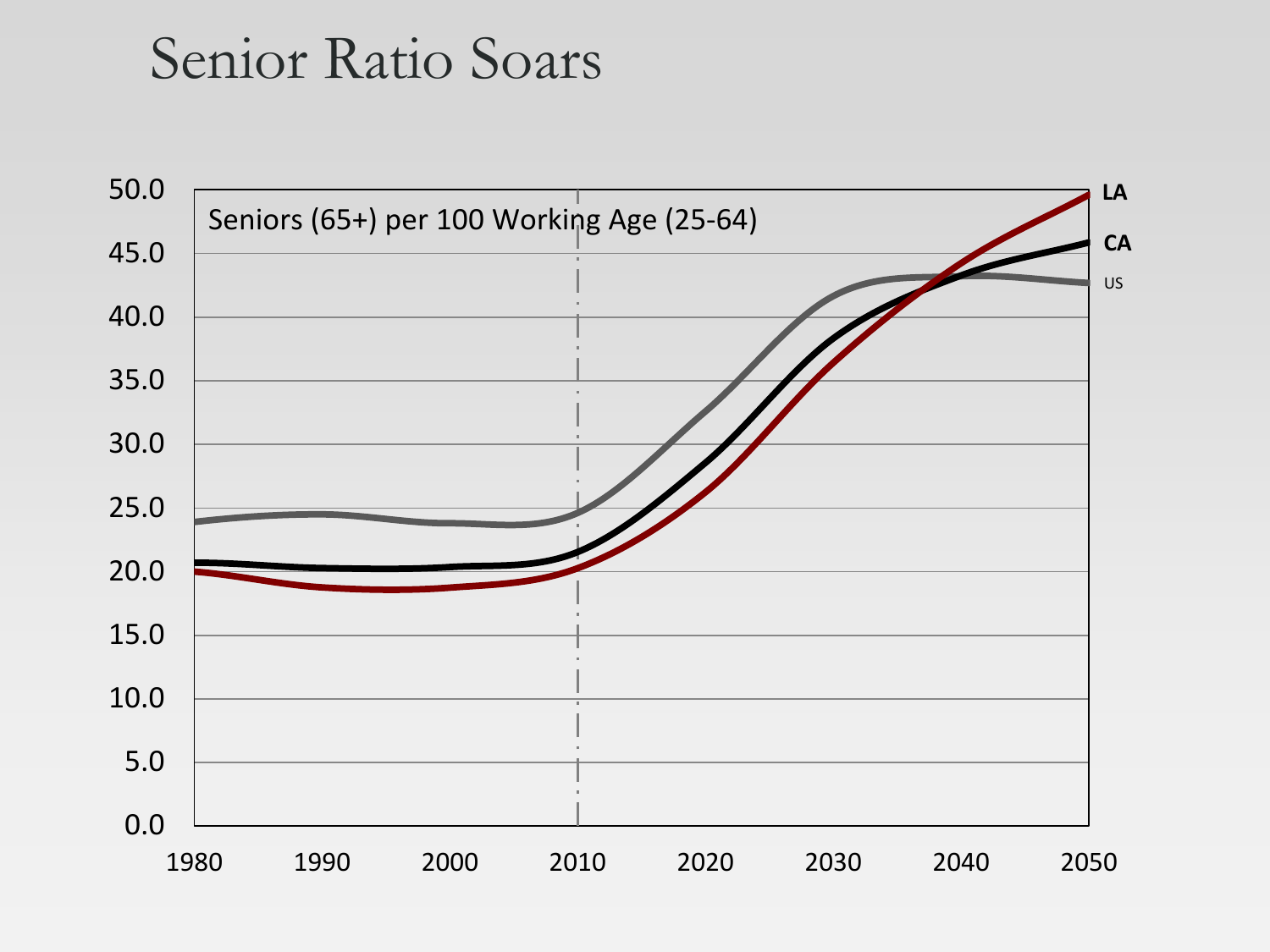## Percentage Increase in Residents Ages 65 to 74

Hermosa Beach Redondo Beach Inglewood Hawthorne Lawndale Lomita Manhattan Beach El Segundo Carson Gardena Torrance Palos Verdes Estates **Rolling Hills Estates** Rolling Hills **Rancho Palos Verdes** 



Source: Census Bureau; Projections by Author Dowell Myers, USC Price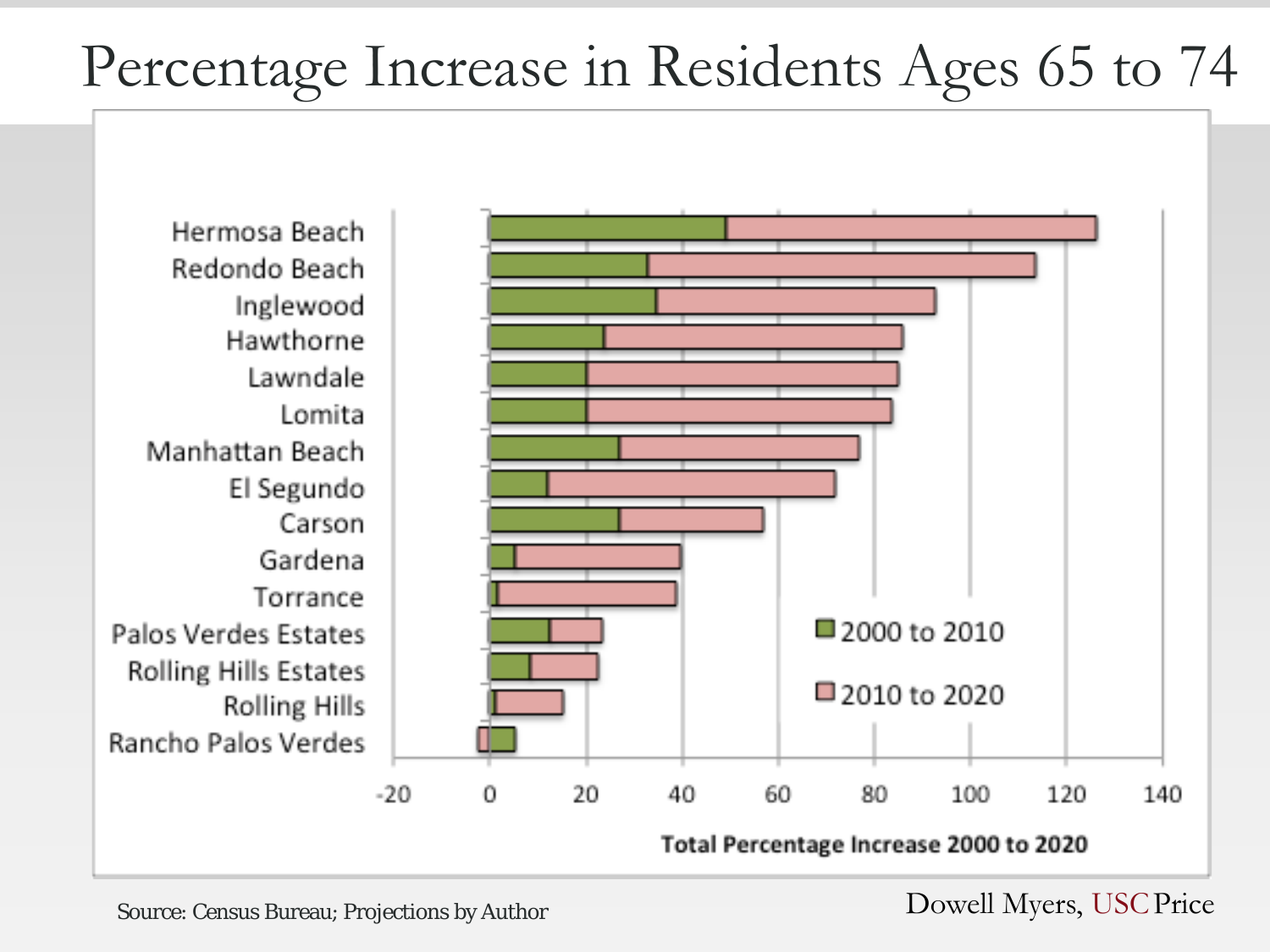### **Reversal of Outlooks**

*1990 Outlook* 2010 and beyond

High fertility Reduced fertility, even during good economy

Too many children A shortage of children A growing tax burden Not enough taxpayers and workers for the future

Very few elderly Baby Boomer tsunami creates soaring senior ratio

## A revolution in outlook on the generations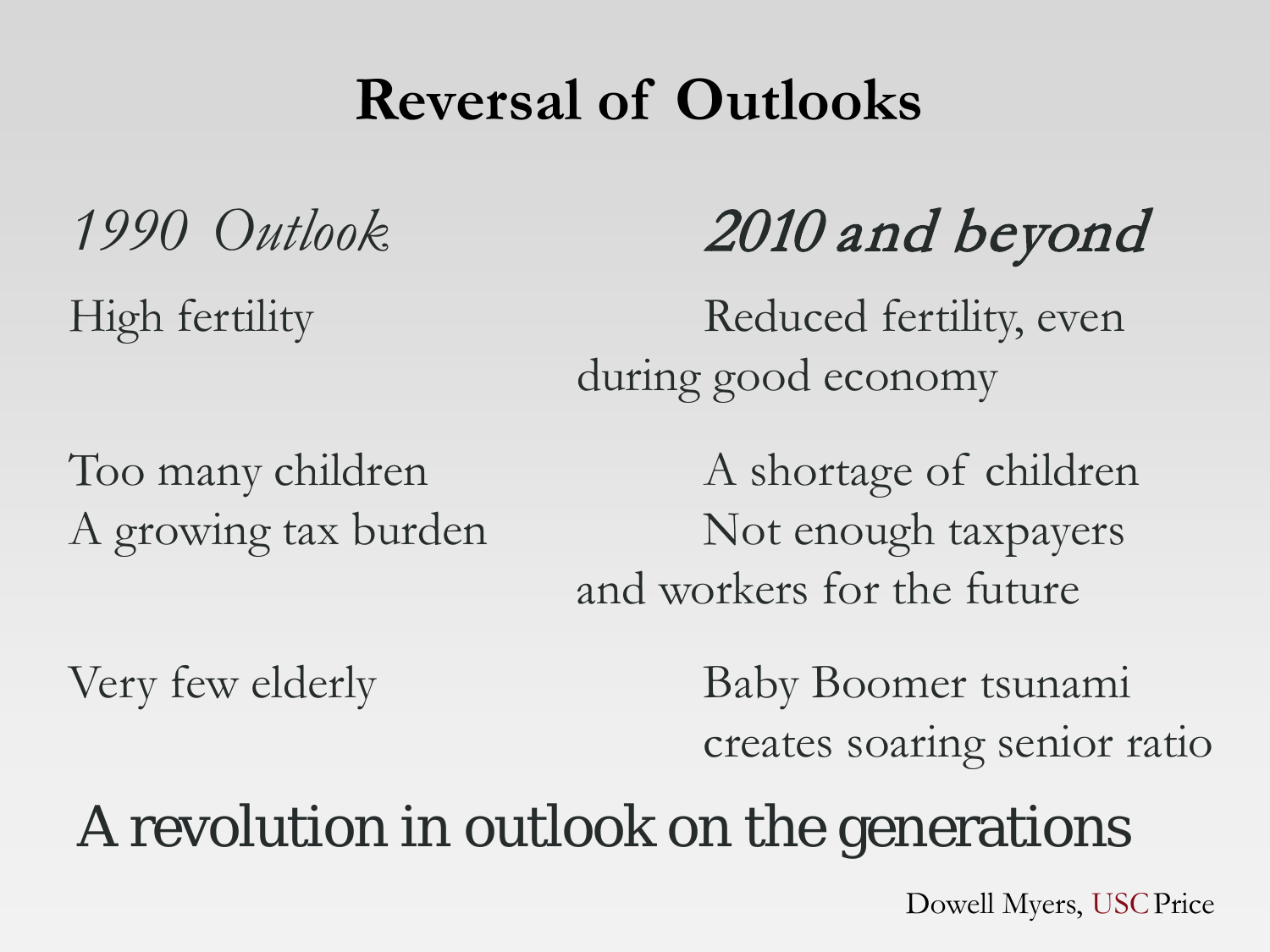**The Homegrown Revolution**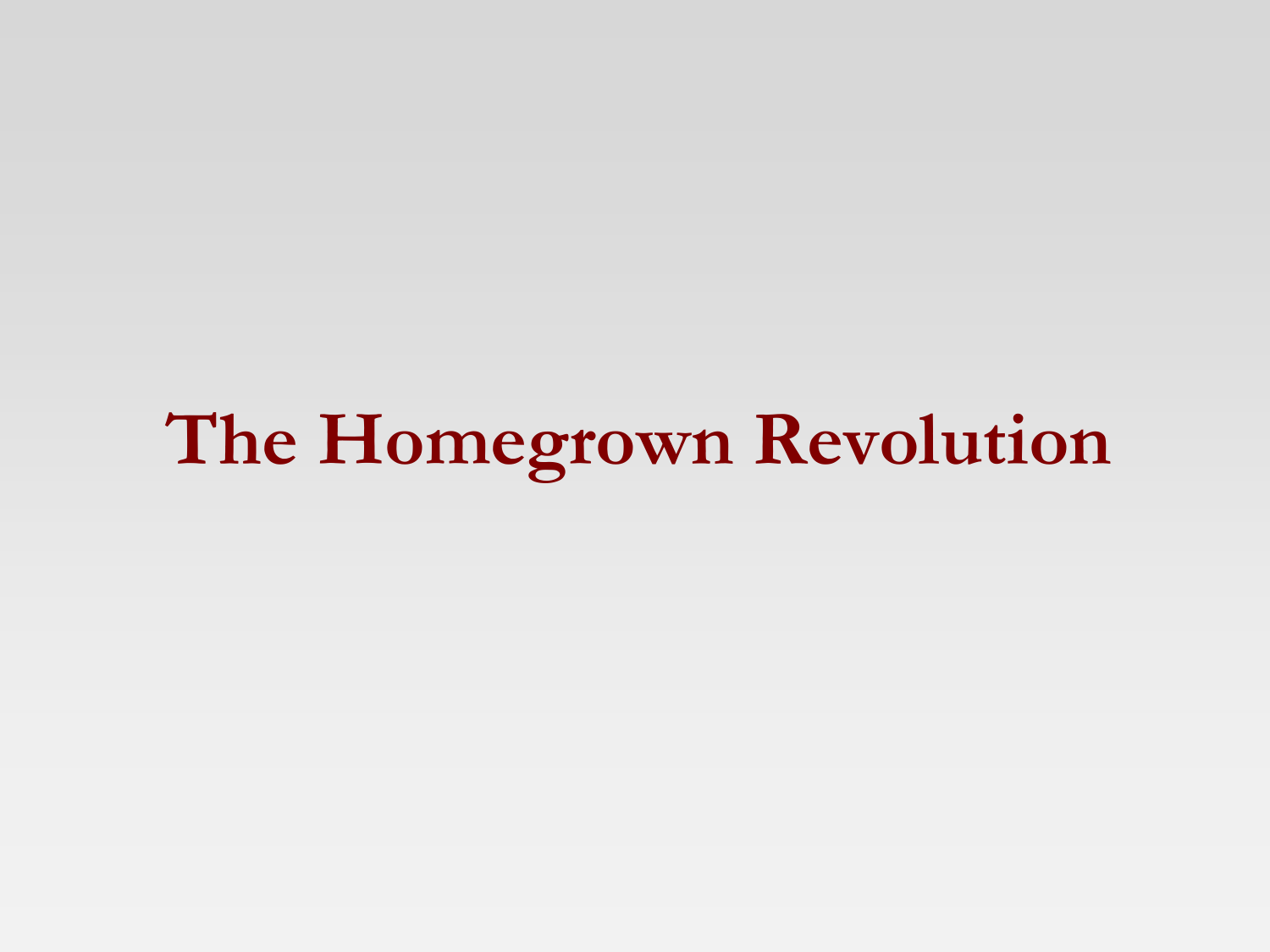# Rise of a Homegrown Majority



*Source: Author*'*s analysis of U.S. Census 1980-2000 and American Community Survey 2005-2008 data*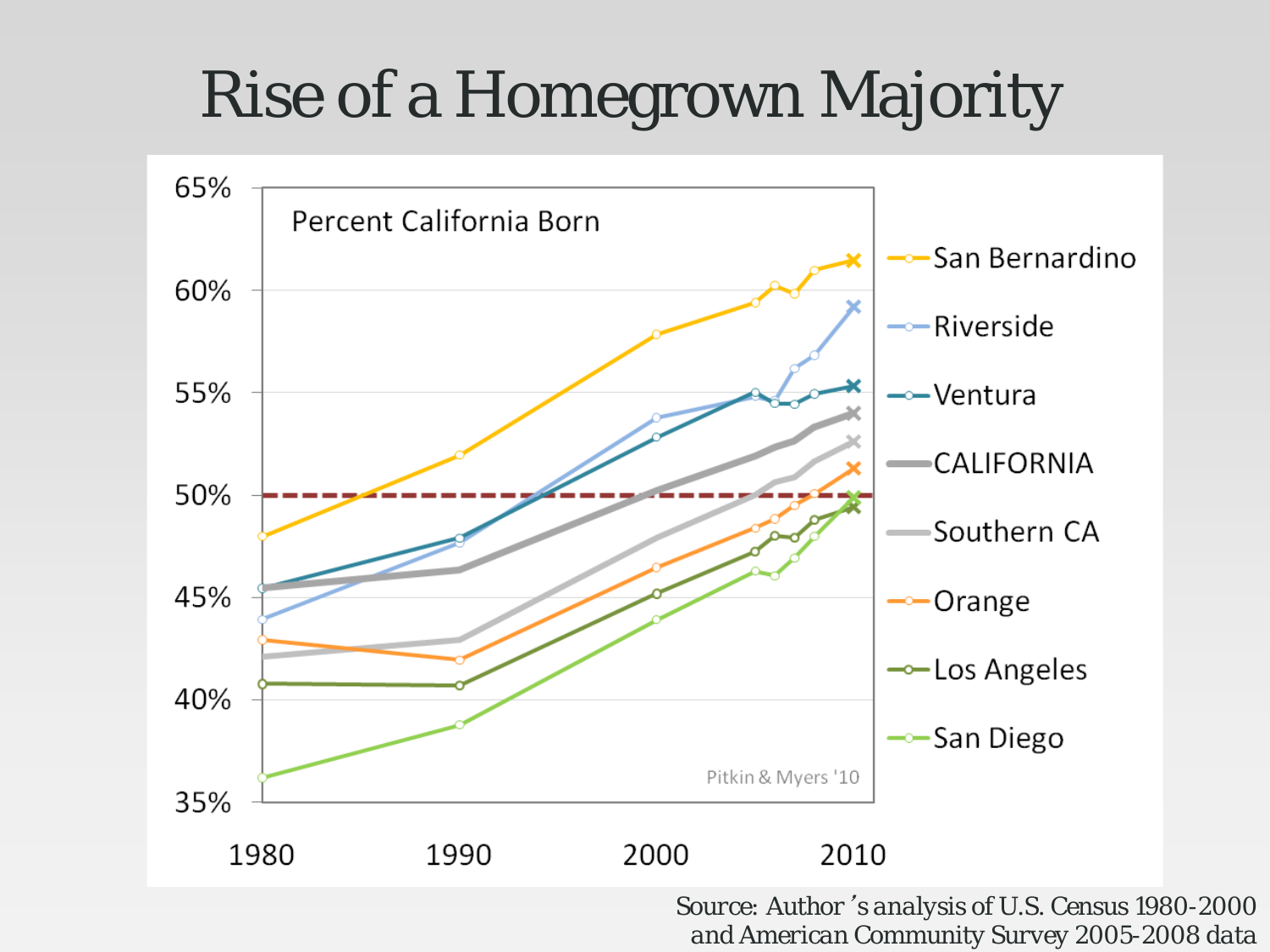#### **Birthplace of Young Compared to Old** LA Residents By Age and Birthplace, 2030



0-4 5-9 10-17 18-24 25-34 35-44 45-54 55-64 65-74 75-84 85 +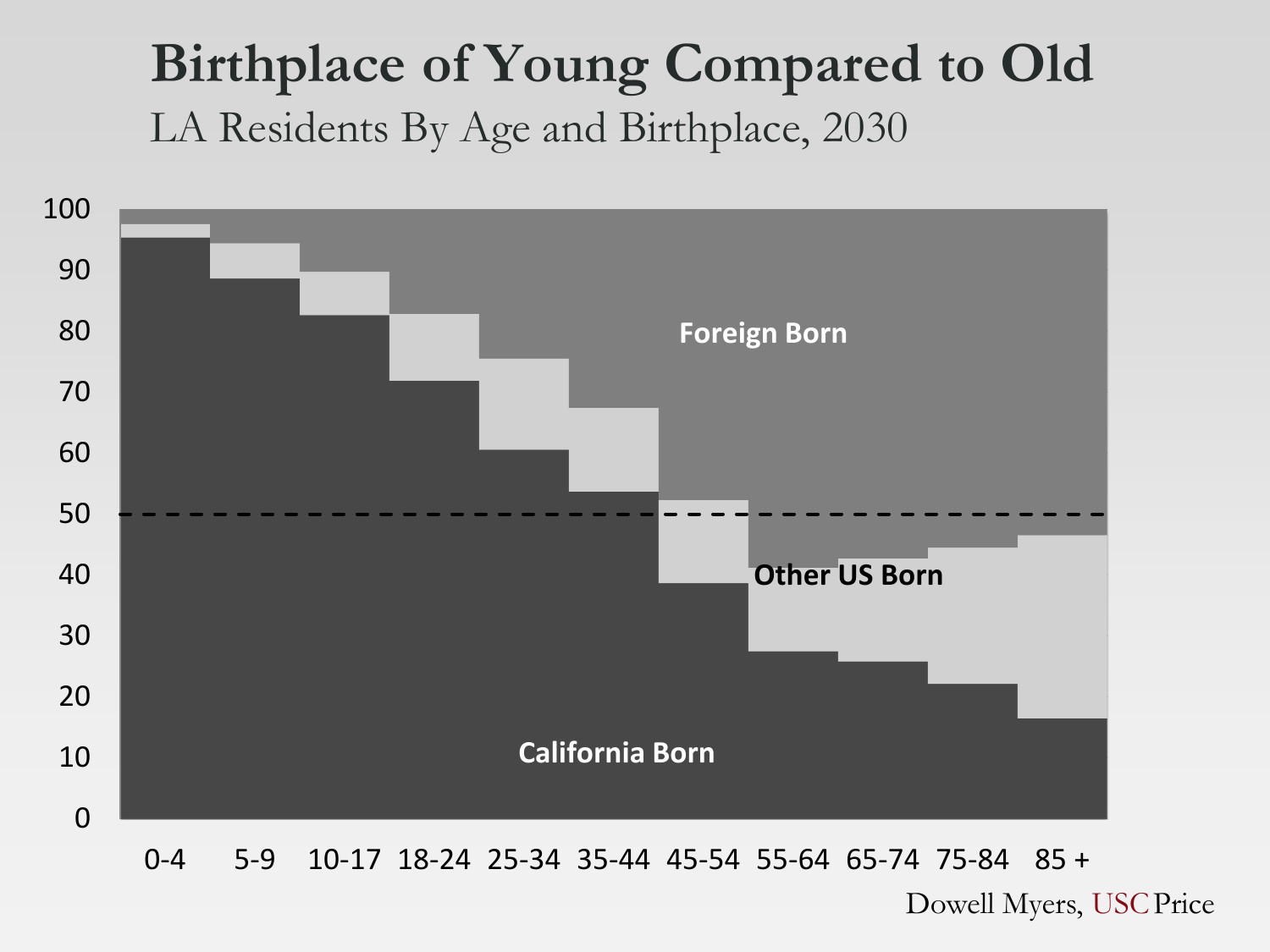## **Reversal of Outlooks**

Growth coming from outside: Growth from native from immigrants and from Californians: homegrown inter-state

Growth is excess, too costly Too little growth and unwanted; Children need to be more development of children per capita productivity and

# *1990 Outlook* 2010 and beyond

under-investment in skill highly nurtured for stronger future prosperity of the

state evolution in outlook on the homegrown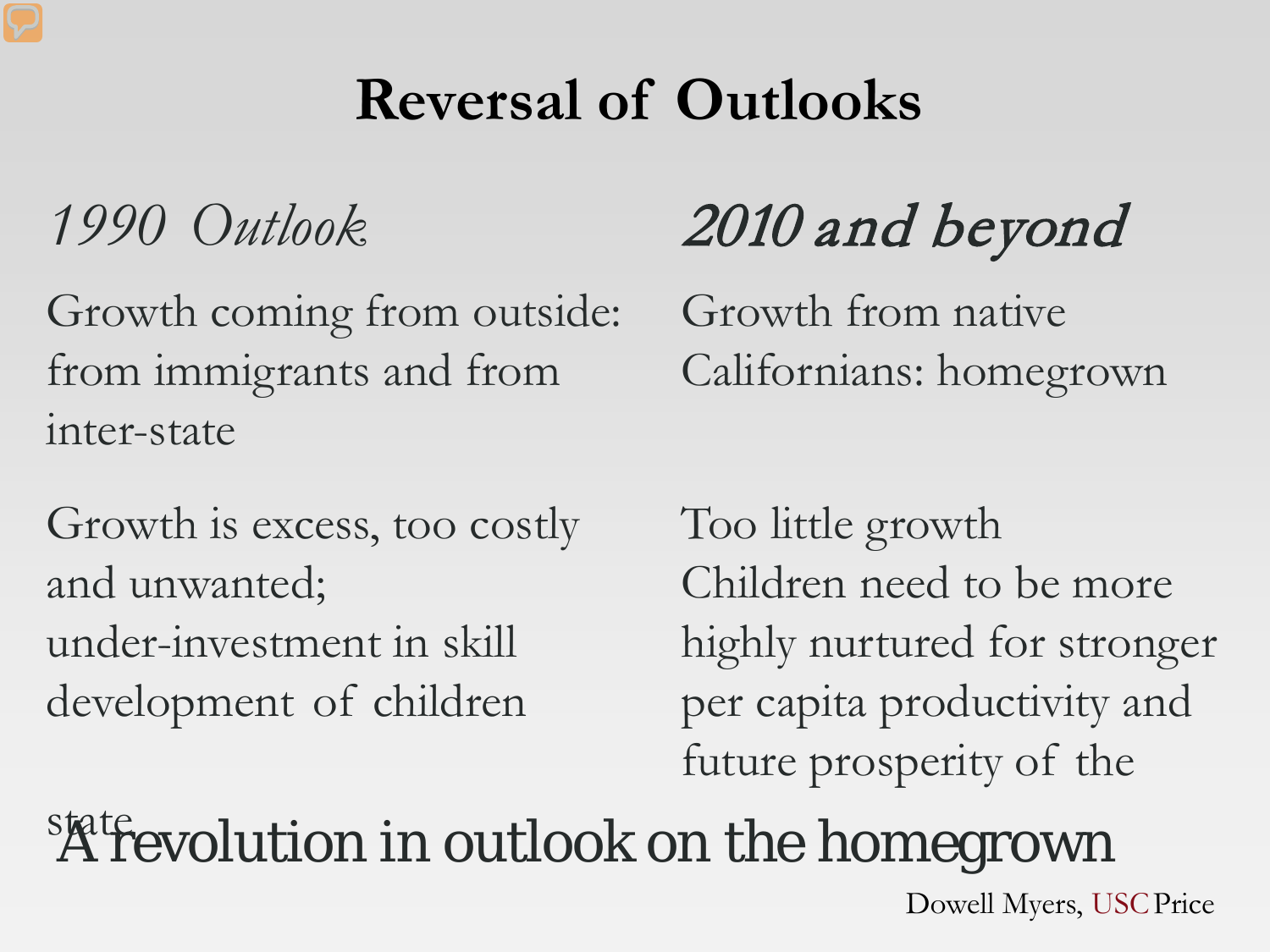# Old Folks Need the Young to Make It



<sup>©</sup> Tim Brinton, 2011

Dowell Myers, "Housing market links older whites, young Latinos," *Sacramento Bee*, July 31, 2011 Dowell Myers, USCPrice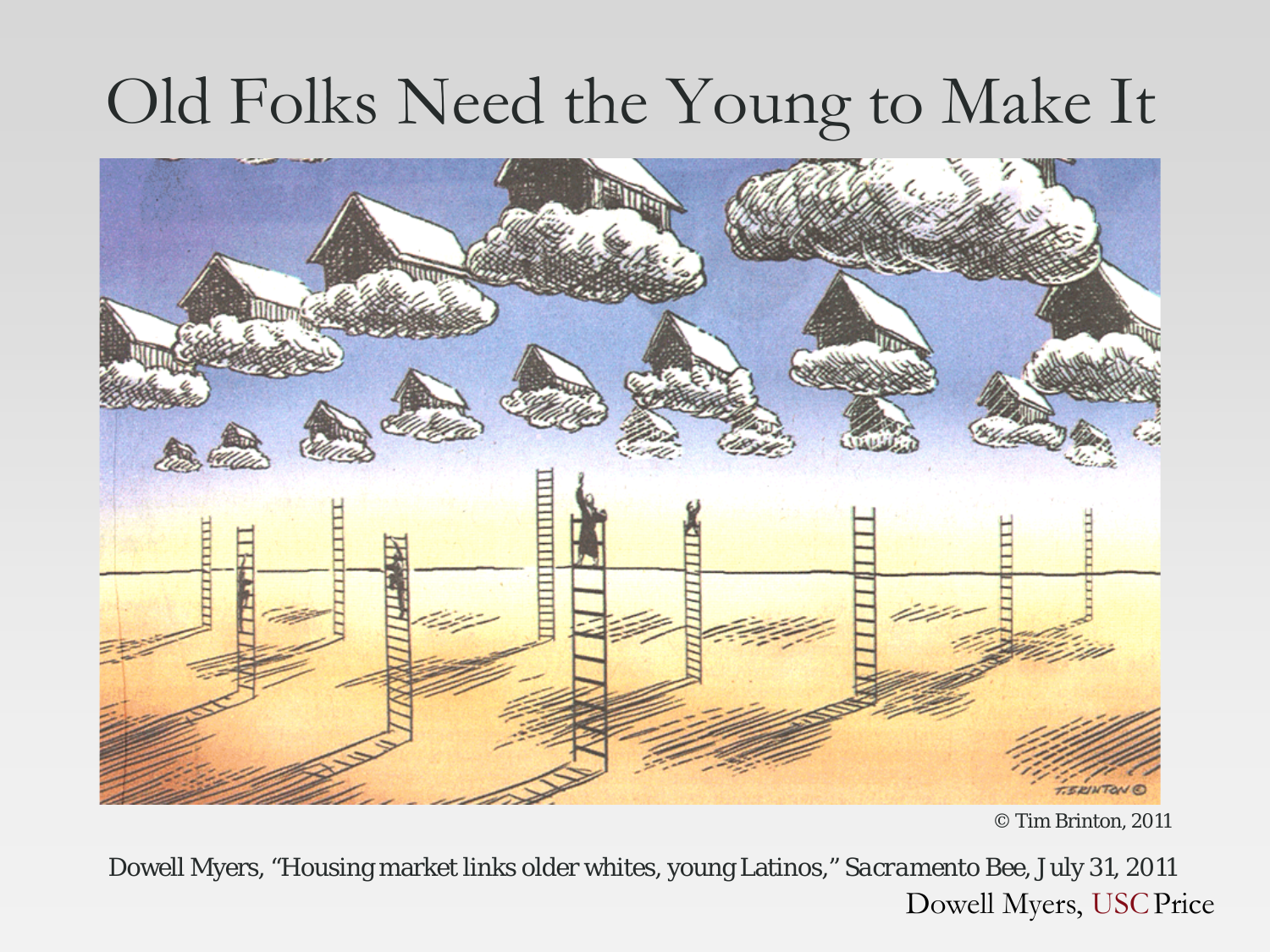## Conclusions

- What is the most surprising finding about the new generational forecasts?
	- A–Is it the leveling off of the foreign born?
	- B–Is it the new majority of the homegrown?
	- C–Could it be the explosion of seniors?
	- D–Or is it the scarcity of children and their doubled importance?
- Maybe it's the realization that the residents might really be connected after all?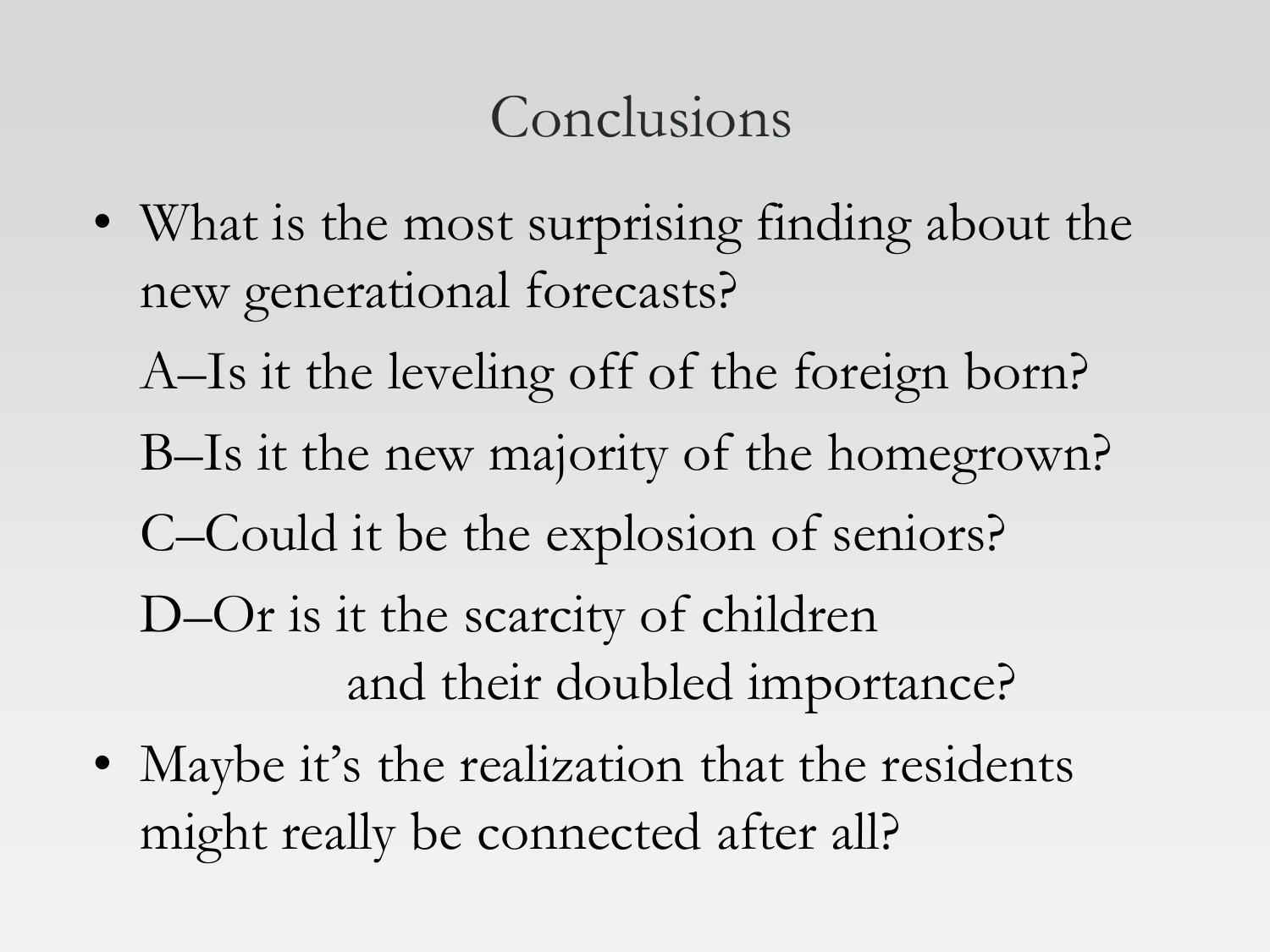#### **The Intergenerational Partnership**